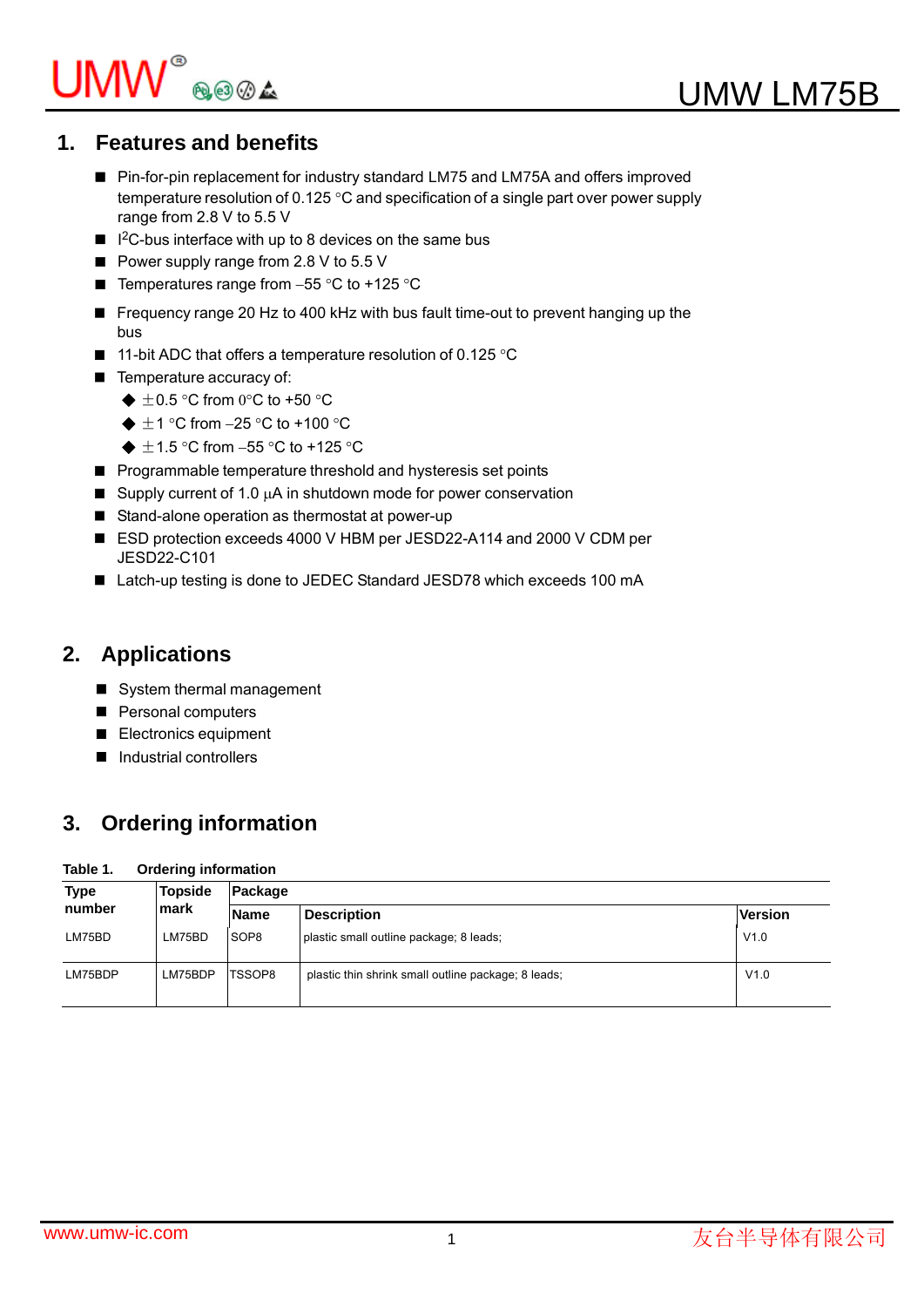

# **4. Pinning information**

## **4.1 Pinning**



## **4.2 Pin description**

| Table 3.       | <b>Pin description</b> |                                                                               |
|----------------|------------------------|-------------------------------------------------------------------------------|
| Symbol         | Pin                    | <b>Description</b>                                                            |
| <b>SDA</b>     |                        | Digital I/O. I <sup>2</sup> C-bus serial bidirectional data line; open-drain. |
| <b>SCL</b>     | 2                      | Digital input. I <sup>2</sup> C-bus serial clock input.                       |
| <b>OS</b>      | 3                      | Overtemperature Shutdown output; open-drain.                                  |
| <b>GND</b>     | 4                      | Ground. To be connected to the system ground.                                 |
| A2             | 5                      | Digital input. User-defined address bit 2.                                    |
| A <sub>1</sub> | 6                      | Digital input. User-defined address bit 1.                                    |
| A0             |                        | Digital input. User-defined address bit 0.                                    |
| $V_{\rm CC}$   | 8                      | Power supply.                                                                 |
|                |                        |                                                                               |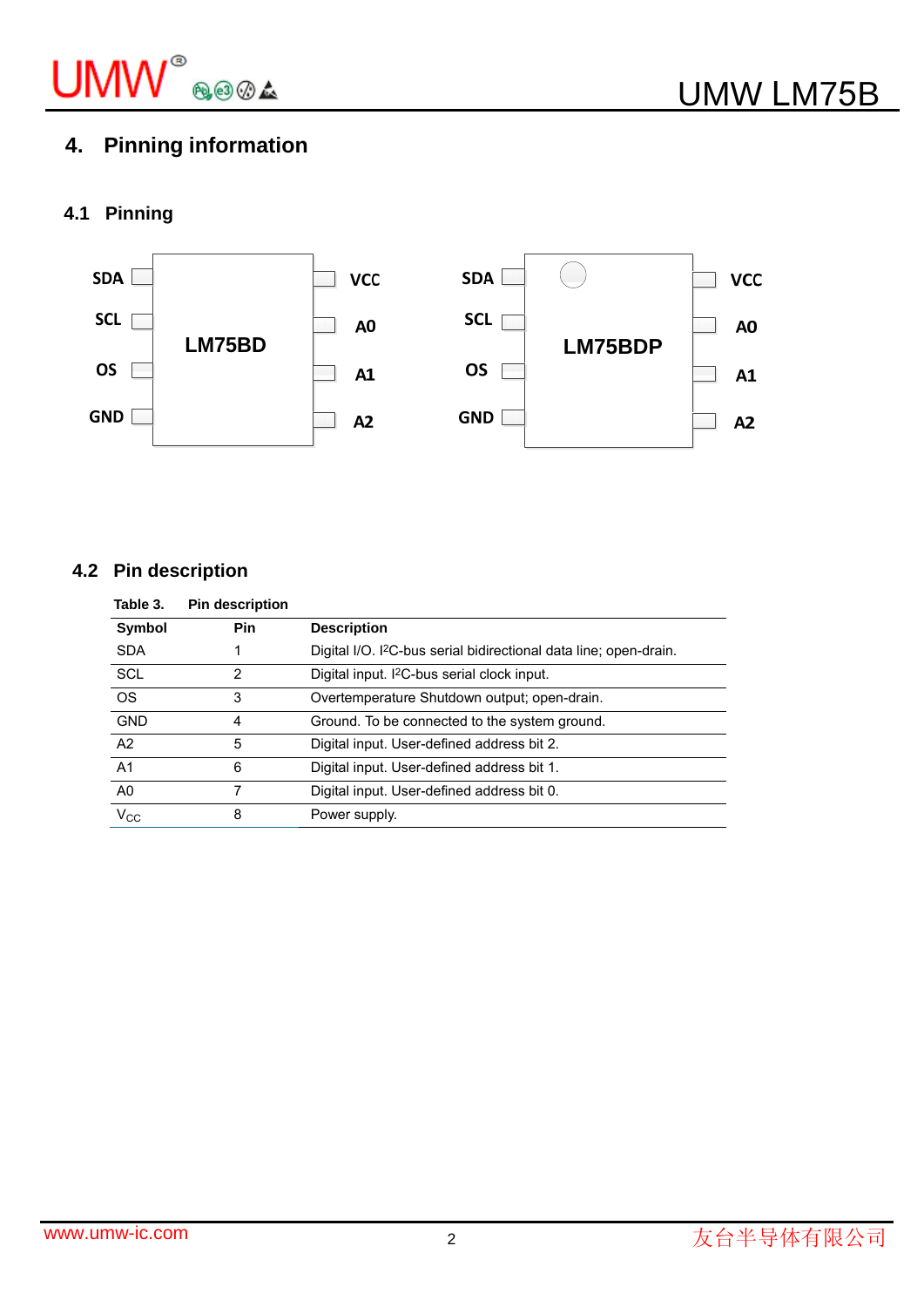

## **5. General description**

The LM75B is a temperature-to-digital converter using an on-chip band gap temperature sensor and Sigma-Delta A-to-D conversion technique with an over temperature detection output. The LM75B contains a number of data registers: Configuration register (Conf) to store the device settings such as device operation mode, OS operation mode, OS polarity and OS fault queue as described in Section 7 "Functional description"; temperature register (Temp) to store the digital temp reading, and set-point registers (Tos and Thyst) to store programmable over temperature shutdown and hysteresis limits, that can be communicated by a controller via the 2-wire serial I<sup>2</sup>C-bus interface. The device also includes an open-drain output (OS) which becomes active when the temperature exceeds the programmed limits. There are three selectable logic address pins so that eight devices can be connected on the same bus without address conflict.

The LM75B can be configured for different operation conditions. It can be set in normal mode to periodically monitor the ambient temperature, or in shutdown mode to minimize power consumption. The OS output operates in either of two selectable modes: OS comparator mode or OS interrupt mode. Its active state can be selected as either HIGH or LOW. The fault queue that defines the number of consecutive faults in order to activate the OS output is programmable as well as the set-point limits.

The temperature register always stores an 11-bit two's complement data giving a temperature resolution of  $0.125$  °C. This high temperature resolution is particularly useful in applications of measuring precisely the thermal drift or runaway. When the LM75B is accessed the conversion in process is not interrupted (that is, the I<sup>2</sup>C-bus section is totally independent of the Sigma-Delta converter section) and accessing the LM75B continuously without waiting at least one conversion time between communications will not prevent the device from updating the Temp register with a new conversion result. The new conversion result will be available immediately after the Temp register is updated.

The LM75B powers up in the normal operation mode with the OS in comparator mode, temperature threshold of 80  $\degree$ C and hysteresis of 75  $\degree$ C, so that it can be used as a stand-alone thermostat with those pre-defined temperature set points.

## **6. Block diagram**

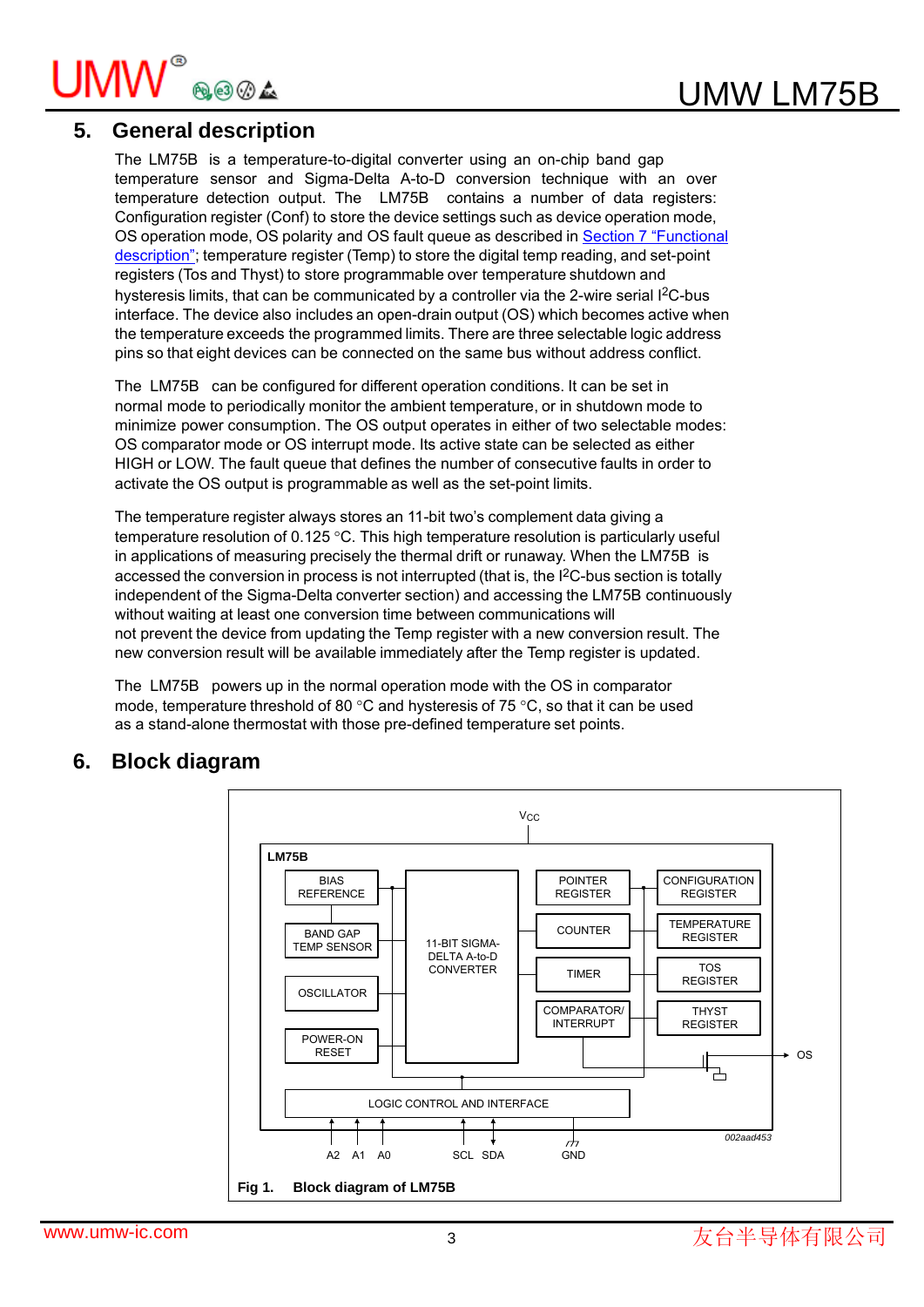## **7. Functional description**

## **7.1 General operation**

The LM75B uses the on-chip band gap sensor to measure the device temperature with the resolution of 0.125  $\degree$ C and stores the 11-bit two's complement digital data, resulted from 11-bit A-to-D conversion, into the device Temp register. This Temp register can be read at any time by a controller on the I<sup>2</sup>C-bus. Reading temperature data does not affect the conversion in progress during the read operation.

The device can be set to operate in either mode: normal or shutdown. In normal operation mode, the temp-to-digital conversion is executed every 100 ms and the Temp register is updated at the end of each conversion. During each 'conversion period'  $(T_{conv})$  of about 100 ms the device takes only about 10 ms, called 'temperature conversion time'  $(t_{\text{conv(T)}})$ , to complete a temperature-to-data conversion and then becomes idle for the time remaining in the period. This feature is implemented to significantly reduce the device power dissipation. In shutdown mode, the device becomes idle, data conversion is disabled and the Temp register holds the latest result; however, the device I<sup>2</sup>C-bus interface is still active and register write/read operation can be performed. The device operation mode is controllable by programming bit B0 of the configuration register. The temperature conversion is initiated when the device is powered-up or put back into normal mode from shutdown.

In addition, at the end of each conversion in normal mode, the temperature data (or Temp) in the Temp register is automatically compared with the over temperature shutdown threshold data (or  $T_{th (ots)}$ ) stored in the Tos register, and the hysteresis data (or  $T_{hys}$ ) stored in the Thyst register, in order to set the state of the device OS output accordingly. The device Tos and Thyst registers are write/read capable, and both operate with 9-bit two's complement digital data. To match with this 9-bit operation, the Temp register uses only the 9 MSB bits of its 11-bit data for the comparison.

The way that the OS output responds to the comparison operation depends upon the OS operation mode selected by configuration bit B1, and the user-defined fault queue defined by configuration bits B3 and B4.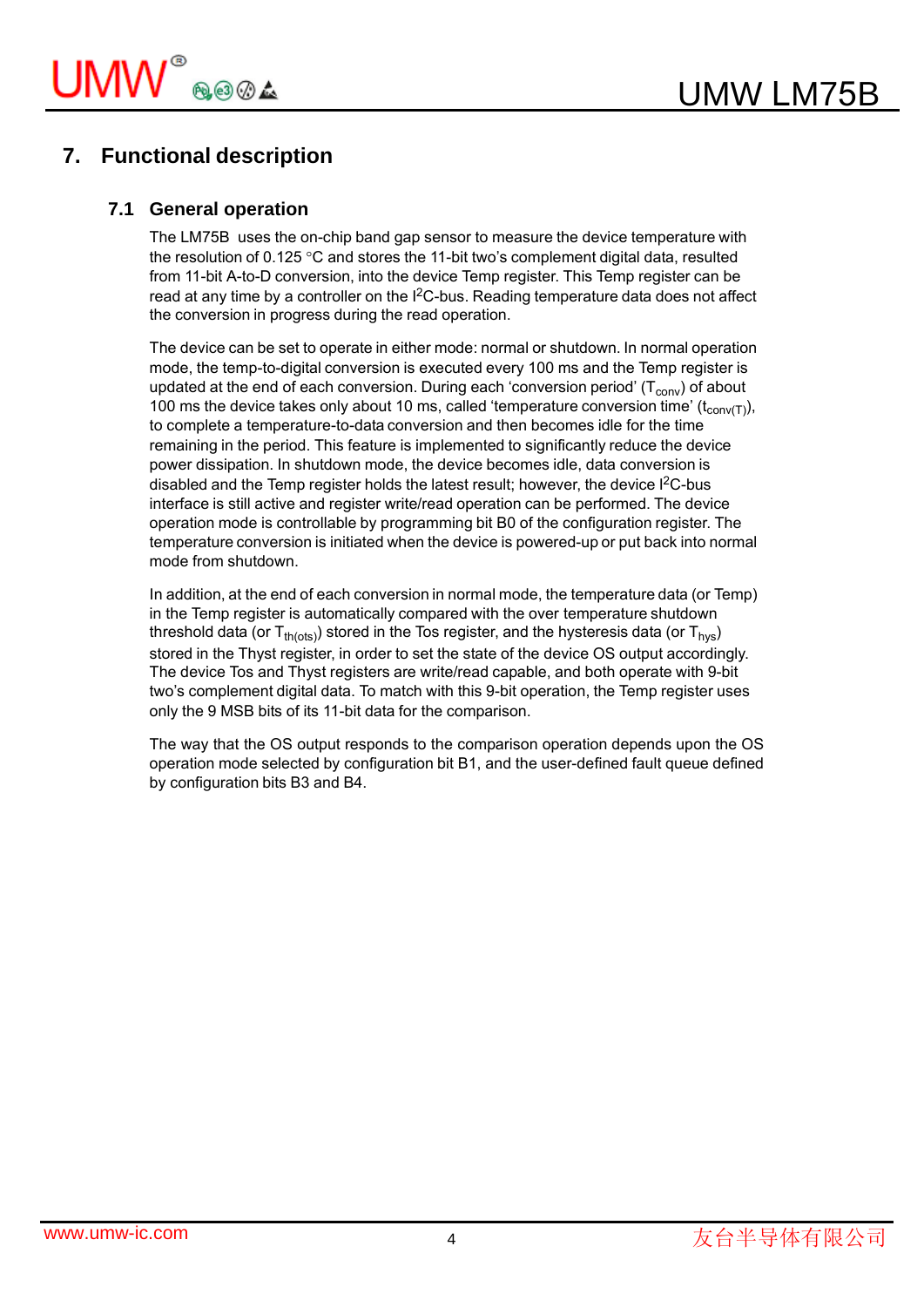

In OS comparator mode, the OS output behaves like a thermostat. It becomes active when the Temp exceeds the  $T_{th(ots)}$ , and is reset when the Temp drops below the  $T_{hvs}$ . Reading the device registers or putting the device into shutdown does not change the state of the OS output. The OS output in this case can be used to control cooling fans or thermal switches.

In OS interrupt mode, the OS output is used for thermal interruption. When the device is powered-up, the OS output is first activated only when the Temp exceeds the  $T_{th (ots)}$ ; then it remains active indefinitely until being reset by a read of any register. Once the OS output has been activated by crossing  $T_{th(ots)}$  and then reset, it can be activated again only when the Temp drops below the  $T_{\text{hvs}}$ ; then again, it remains active indefinitely until being reset by a read of any register. The OS interrupt operation would be continued in this sequence:  $T_{th (ots)}$  trip, Reset,  $T_{hys}$  trip, Reset,  $T_{th (ots)}$  trip, Reset,  $T_{hys}$  trip, Reset, etc. Putting the device into the shutdown mode by setting the bit 0 of the configuration register also resets the OS output.

In both cases, comparator mode and interrupt mode, the OS output is activated only if a number of consecutive faults, defined by the device fault queue, has been met. The fault queue is programmable and stored in the two bits, B3 and B4, of the Configuration register. Also, the OS output active state is selectable as HIGH or LOW by setting accordingly the configuration register bit B2.

At power-up, the device is put into normal operation mode, the  $T_{th(ots)}$  is set to 80 °C, the  $T_{\text{hys}}$  is set to 75 °C, the OS active state is selected LOW and the fault queue is equal to 1. The temp reading data is not available until the first conversion is completed in about 100 ms.



The OS response to the temperature is illustrated in **Figure 6**.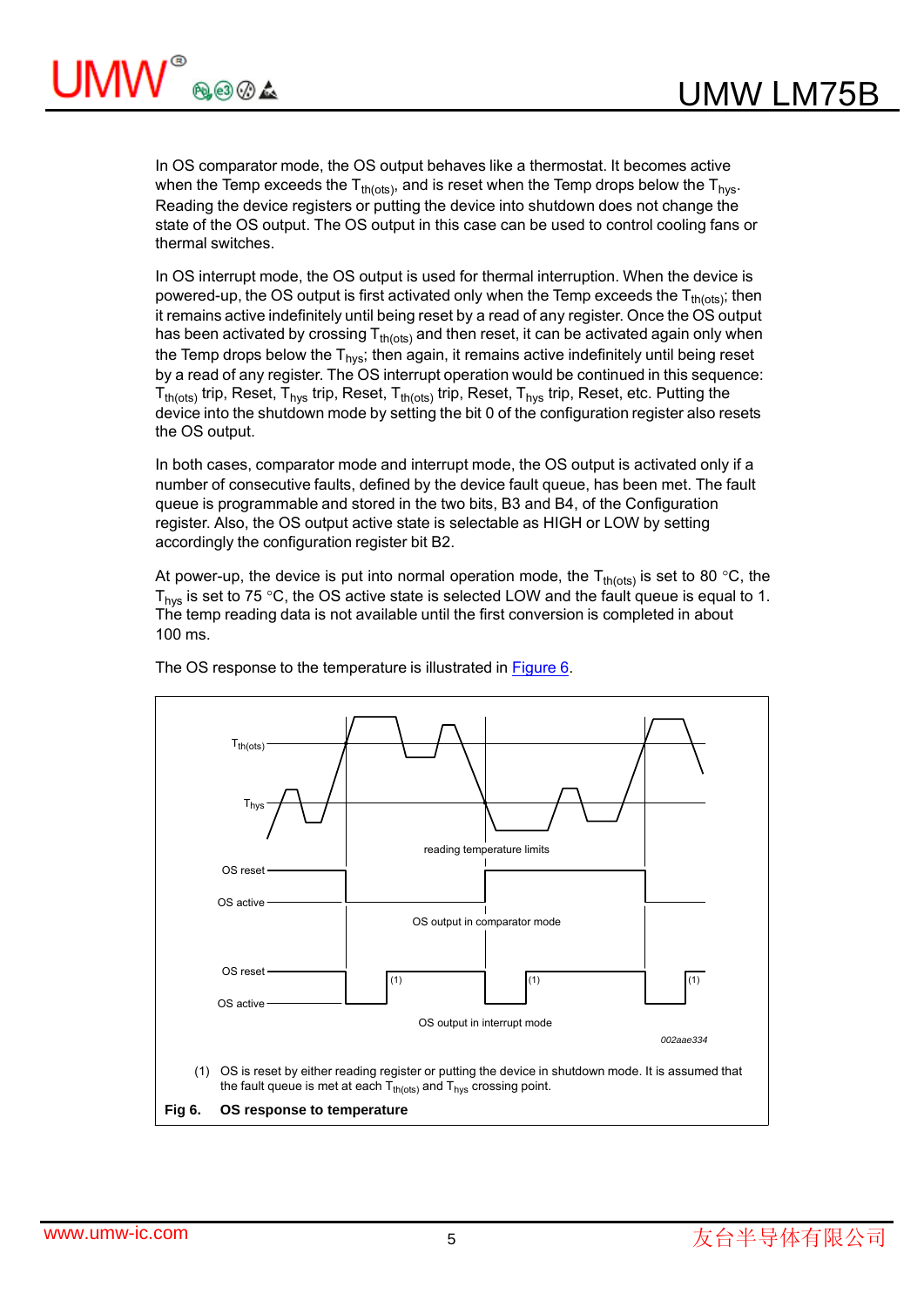

### **7.2 I2C-bus serial interface**

The LM75B can be connected to a compatible 2-wire serial interface I<sup>2</sup>C-bus as a slave device under the control of a controller or master device, using two device terminals, SCL and SDA. The controller must provide the SCL clock signal and write/read data to/from the device through the SDA terminal. Notice that if the I<sup>2</sup>C-bus common pull-up resistors have not been installed as required for I<sup>2</sup>C-bus, then an external pull-up resistor, about 10  $k\Omega$ , is needed for each of these two terminals. The bus communication protocols are described in Section 7.10.

#### **7.2.1 Bus fault time-out**

If the SDA line is held LOW for longer than  $t_{to}$  (75 ms minimum / 13.3 Hz; guaranteed at 50 ms minimum / 20 Hz), the LM75B will reset to the idle state (SDA released) and wait for a new START condition. This ensures that the LM75B will never hang up the bus should there be conflict in the transmission sequence.

#### **7.3 Slave address**

The LM75B slave address on the I<sup>2</sup>C-bus is partially defined by the logic applied to the device address pins A2, A1 and A0. Each of them is typically connected either to GND for logic 0, or to  $V_{CC}$  for logic 1. These pins represent the three LSB bits of the device 7-bit address. The other four MSB bits of the address data are preset to '1001' by hard wiring inside the LM75B . Table 4 shows the device's complete address and indicates that up to 8 devices can be connected to the same bus without address conflict. Because the input pins, SCL, SDA and A2 to A0, are not internally biased, it is important that they should not be left floating in any application.

|            | Table 4. Address table<br>$1 = HIGH$ ; $0 = LOW$ . |  |  |    |    |            |  |  |  |  |
|------------|----------------------------------------------------|--|--|----|----|------------|--|--|--|--|
| <b>MSB</b> |                                                    |  |  |    |    | <b>LSB</b> |  |  |  |  |
|            |                                                    |  |  | A2 | А1 | A0         |  |  |  |  |

#### **7.4 Register list**

The LM75B contains four data registers beside the pointer register as listed in Table 5. The pointer value, read/write capability and default content at power-up of the registers are also shown in Table 5.

| Table 5.                | <b>Register table</b>   |           |                     |                                                                                                                                                                        |  |  |  |  |  |  |  |
|-------------------------|-------------------------|-----------|---------------------|------------------------------------------------------------------------------------------------------------------------------------------------------------------------|--|--|--|--|--|--|--|
| <b>Register</b><br>name | <b>Pointer</b><br>value | R/W       | <b>POR</b><br>state | <b>Description</b>                                                                                                                                                     |  |  |  |  |  |  |  |
| Conf                    | 01h                     | R/W       | 00h                 | Configuration register: contains a single 8-bit data<br>byte; to set the device operating condition; default $= 0$ .                                                   |  |  |  |  |  |  |  |
| Temp                    | 00h                     | read only | n/a                 | Temperature register: contains two 8-bit data bytes;<br>to store the measured Temp data.                                                                               |  |  |  |  |  |  |  |
| Tos                     | 03h                     | R/W       | 5000h               | Over temperature shutdown threshold register:<br>contains two 8-bit data bytes; to store the over<br>temperature shutdown $T_{th (ots)}$ limit;<br>default = $80 °C$ . |  |  |  |  |  |  |  |
| Thyst                   | 02 <sub>h</sub>         | R/W       | 4B00h               | Hysteresis register: contains two 8-bit data bytes;<br>to store the hysteresis $T_{\text{hys}}$ limit; default = 75 °C.                                                |  |  |  |  |  |  |  |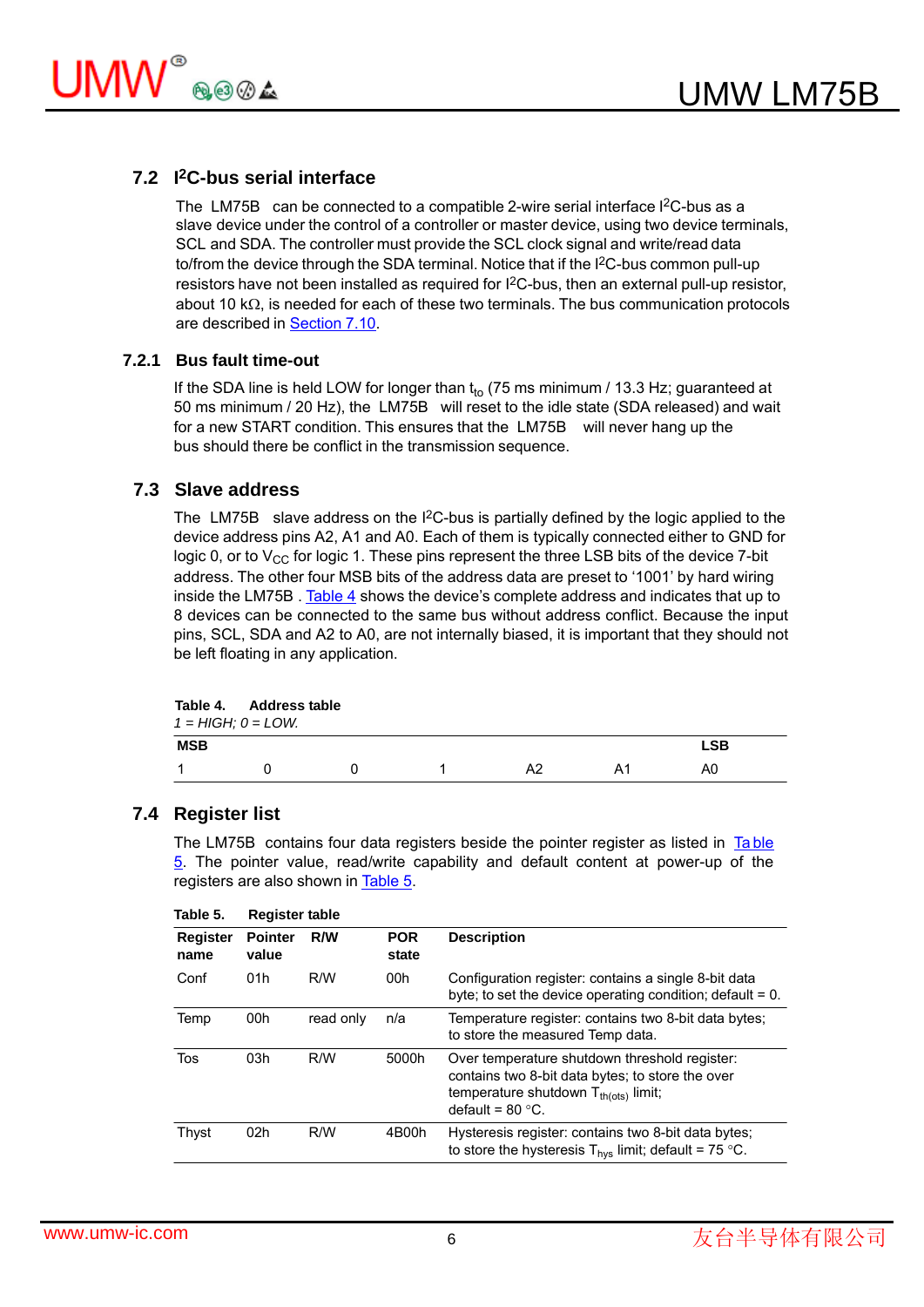

#### **7.4.1 Pointer register**

The Pointer register contains an 8-bit data byte, of which the two LSB bits represent the pointer value of the other four registers, and the other 6 MSB bits are equal to 0, as shown in Table 6 and Table 7. The Pointer register is not accessible to the user, but is used to select the data register for write/read operation by including the pointer data byte in the bus command.

| Table 6. Pointer register |    |    |    |    |               |  |  |  |  |
|---------------------------|----|----|----|----|---------------|--|--|--|--|
| B6                        | Β5 | Β4 | B3 | Β2 | B[1:0]        |  |  |  |  |
|                           |    |    |    |    | pointer value |  |  |  |  |

| Table 7.  | <b>Pointer value</b> |                                         |  |  |  |  |  |  |  |  |
|-----------|----------------------|-----------------------------------------|--|--|--|--|--|--|--|--|
| <b>B1</b> | B0                   | <b>Selected register</b>                |  |  |  |  |  |  |  |  |
| $\Omega$  |                      | Temperature register (Temp)             |  |  |  |  |  |  |  |  |
| 0         |                      | Configuration register (Conf)           |  |  |  |  |  |  |  |  |
|           |                      | Hysteresis register (Thyst)             |  |  |  |  |  |  |  |  |
|           |                      | Overtemperature shutdown register (Tos) |  |  |  |  |  |  |  |  |

Because the Pointer value is latched into the Pointer register when the bus command (which includes the pointer byte) is executed, a read from the LM75B may or may not include the pointer byte in the statement. To read again a register that has been recently read and the pointer has been preset, the pointer byte does not have to be included. To read a register that is different from the one that has been recently read, the pointer byte must be included. However, a write to the LM75B must always include the pointer byte in the statement. The bus communication protocols are described in Section 7.10.

At power-up, the Pointer value is equal to 00 and the Temp register is selected; users can then read the Temp data without specifying the pointer byte.

#### **7.4.2 Configuration register**

The Configuration register (Conf) is a write/read register and contains an 8-bit non-complement data byte that is used to configure the device for different operation conditions. Table  $8$  shows the bit assignments of this register.

| Bit            | Symbol            |     |        | <b>Access Value Description</b>                                                   |
|----------------|-------------------|-----|--------|-----------------------------------------------------------------------------------|
| B[7:5]         | reserved          | R/W | $000*$ | reserved for manufacturer's use; should be kept as<br>zeroes for normal operation |
| B[4:3]         | OS F QUE[1:0] R/W |     |        | OS fault queue programming                                                        |
|                |                   |     | $00*$  | queue value = $1$                                                                 |
|                |                   |     | 01     | queue value $= 2$                                                                 |
|                |                   |     | 10     | queue value = $4$                                                                 |
|                |                   |     | 11     | queue value = $6$                                                                 |
| B <sub>2</sub> | OS POL            | R/W |        | OS polarity selection                                                             |
|                |                   |     | 0*     | OS active LOW                                                                     |
|                |                   |     | 1      | OS active HIGH                                                                    |
|                |                   |     |        |                                                                                   |

#### **Table 8. Conf register**

*Legend: \* = default value.*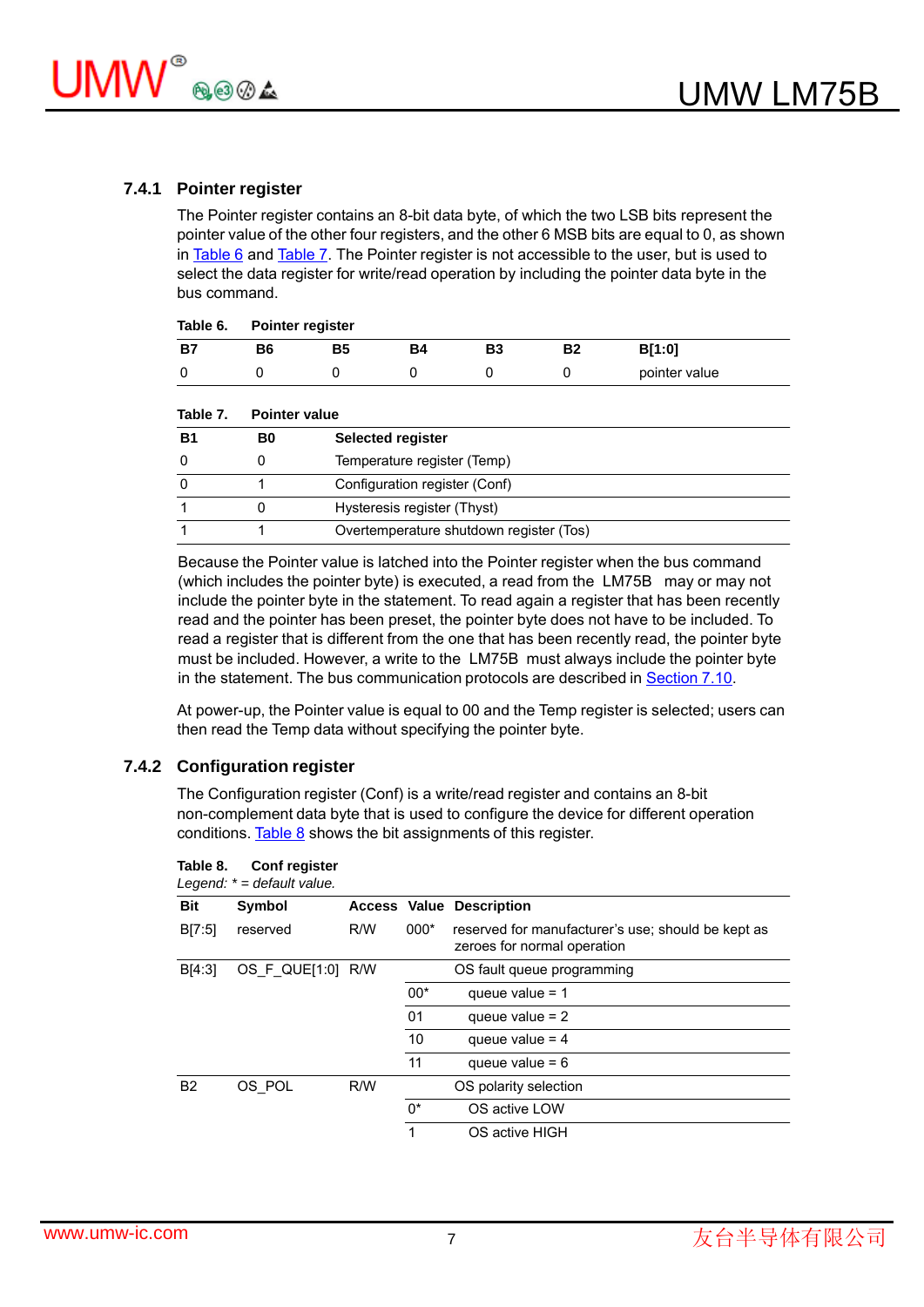

|            | Legend: $* =$ default value. |     |       |                                 |  |  |  |  |  |
|------------|------------------------------|-----|-------|---------------------------------|--|--|--|--|--|
| <b>Bit</b> | Symbol                       |     |       | <b>Access Value Description</b> |  |  |  |  |  |
| <b>B1</b>  | OS COMP INT R/W              |     |       | OS operation mode selection     |  |  |  |  |  |
|            |                              |     | 0*    | OS comparator                   |  |  |  |  |  |
|            |                              |     |       | OS interrupt                    |  |  |  |  |  |
| B0         | <b>SHUTDOWN</b>              | R/W |       | device operation mode selection |  |  |  |  |  |
|            |                              |     | $0^*$ | normal                          |  |  |  |  |  |
|            |                              |     |       | shutdown                        |  |  |  |  |  |

# **Table 8. Conf register** *…continued*

#### **7.4.3 Temperature register**

The Temperature register (Temp) holds the digital result of temperature measurement or monitor at the end of each analog-to-digital conversion. This register is read-only and contains two 8-bit data bytes consisting of one Most Significant Byte (MSByte) and one Least Significant Byte (LSByte). However, only 11 bits of those two bytes are used to store the Temp data in two's complement format with the resolution of 0.125 °C. Table 9 shows the bit arrangement of the Temp data in the data bytes.

| Table 9.        |               | Temp register |    |    |                            |                |                |                |    |                |    |     |  |  |
|-----------------|---------------|---------------|----|----|----------------------------|----------------|----------------|----------------|----|----------------|----|-----|--|--|
| <b>MSByte</b>   | <b>LSByte</b> |               |    |    |                            |                |                |                |    |                |    |     |  |  |
|                 | 6             | 5             | 4  | -3 | $\overline{\phantom{a}}$ 2 | $\overline{1}$ | 0              |                | 6  | 5              | 4  | - 3 |  |  |
| D <sub>10</sub> | D9            | D8            | D7 | D6 | D <sub>5</sub>             | D4             | D <sub>3</sub> | D <sub>2</sub> | D1 | D <sub>0</sub> | X. | X   |  |  |

When reading register Temp, all 16 bits of the two data bytes (MSByte and LSByte) are provided to the bus and must be all collected by the controller to complete the bus operation. However, only the 11 most significant bits should be used, and the 5 least significant bits of the LSByte are zero and should be ignored. One of the ways to calculate the Temp value in  $\degree$ C from the 11-bit Temp data is:

- 1. If the Temp data MSByte bit D10 = 0, then the temperature is positive and Temp value  $(^{\circ}C)$  = +(Temp data)  $\times$  0.125  $^{\circ}C$ .
- 2. If the Temp data MSByte bit D10 = 1, then the temperature is negative and Temp value (°C) = -(two's complement of Temp data)  $\times$  0.125 °C.

Examples of the Temp data and value are shown in Table 10.

| 11-bit binary<br>(two's complement) | <b>Hexadecimal value</b> | <b>Decimal value</b> | Value                 |
|-------------------------------------|--------------------------|----------------------|-----------------------|
| 011 1111 1000                       | 3F <sub>8</sub>          | 1016                 | +127.000 $^{\circ}$ C |
| 011 1111 0111                       | 3F7                      | 1015                 | +126.875 °C           |
| 011 1111 0001                       | 3F1                      | 1009                 | +126.125 °C           |
| 011 1110 1000                       | 3E8                      | 1000                 | +125.000 $^{\circ}$ C |
| 000 1100 1000                       | 0C8                      | 200                  | +25.000 $^{\circ}$ C  |
| 000 0000 0001                       | 001                      | 1                    | +0.125 $\degree$ C    |
| 000 0000 0000                       | 000                      | 0                    | $0.000\text{ °C}$     |
| 111 1111 1111                       | 7FF                      | -1                   | $-0.125$ °C           |

#### **Table 10. Temp register value**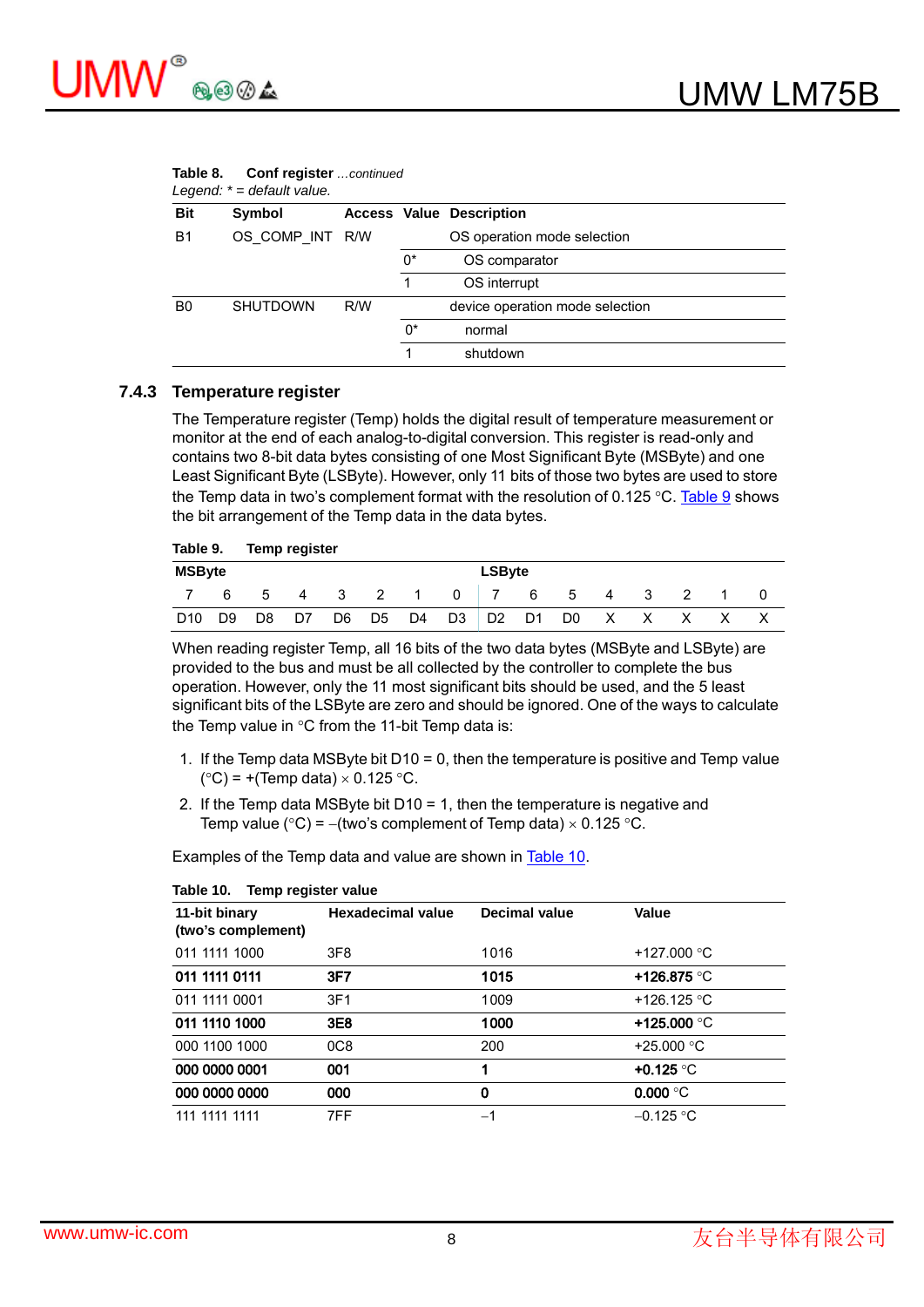| Table 10. Temp register value  continued |                   |               |                                   |  |  |  |  |  |  |  |  |
|------------------------------------------|-------------------|---------------|-----------------------------------|--|--|--|--|--|--|--|--|
| 11-bit binary<br>(two's complement)      | Hexadecimal value | Decimal value | Value                             |  |  |  |  |  |  |  |  |
| 111 0011 1000                            | 738               | $-200$        | $-25.000\text{ }^{\circ}\text{C}$ |  |  |  |  |  |  |  |  |
| 110 0100 1001                            | 649               | -439          | $-54.875$ °C                      |  |  |  |  |  |  |  |  |
| 110 0100 1000                            | 648               | $-440$        | $-55.000\text{ °C}$               |  |  |  |  |  |  |  |  |

For 9-bit Temp data application in replacing the industry standard LM75, just use only 9 MSB bits of the two bytes and disregard 7 LSB of the LSByte. The 9-bit Temp data with 0.5  $\degree$ C resolution of the LM75B is defined exactly in the same way as for the standard LM75 and it is here similar to the Tos and Thyst registers.

The only MSByte of the temperature can also be read with the use of a one-byte reading command. Then the temperature resolution will be 1.00  $\degree$ C instead.

#### **7.4.4 Overtemperature shutdown threshold (Tos) and hysteresis (Thyst) registers**

These two registers, are write/read registers, and also called set-point registers. They are used to store the user-defined temperature limits, called overtemperature shutdown threshold ( $T_{th (ots)}$ ) and hysteresis temperature ( $T_{hvs}$ ), for the device watchdog operation. At the end of each conversion the Temp data will be compared with the data stored in these two registers in order to set the state of the device OS output; see Section 7.1.

Each of the set-point registers contains two 8-bit data bytes consisting of one MSByte and one LSByte the same as register Temp. However, only 9 bits of the two bytes are used to store the set-point data in two's complement format with the resolution of 0.5 °C. Table 11 and Table 12 show the bit arrangement of the Tos data and Thyst data in the data bytes.

Notice that because only 9-bit data are used in the set-point registers, the device uses only the 9 MSB of the Temp data for data comparison.

|                                |    | $1a$ <sub>n</sub> $11.$ $1031$ $5431$ |                |                         |   |                |              |  |          |              |              |   |  |  |
|--------------------------------|----|---------------------------------------|----------------|-------------------------|---|----------------|--------------|--|----------|--------------|--------------|---|--|--|
| <b>MSByte</b><br><b>LSByte</b> |    |                                       |                |                         |   |                |              |  |          |              |              |   |  |  |
|                                | 6  | 5                                     | 4              | $\overline{\mathbf{3}}$ | 2 | $\overline{1}$ | $\mathbf{0}$ |  | 6        | 5            | 4            | 3 |  |  |
| D8                             | D7 | D6                                    | D <sub>5</sub> | D4 D3                   |   | D2             | D1 D0        |  | $\sim$ X | $\mathsf{X}$ | $\mathsf{X}$ | X |  |  |
|                                |    |                                       |                |                         |   |                |              |  |          |              |              |   |  |  |

**Table 11. Tos register**

| Table 12. |  |  | <b>Thyst register</b> |
|-----------|--|--|-----------------------|
|-----------|--|--|-----------------------|

|               |    | $14010 + 11$ $111100 + 10100$ |                |    |             |                |                |               |              |   |   |              |  |  |
|---------------|----|-------------------------------|----------------|----|-------------|----------------|----------------|---------------|--------------|---|---|--------------|--|--|
| <b>MSByte</b> |    |                               |                |    |             |                |                | <b>LSByte</b> |              |   |   |              |  |  |
|               | 6  | 5                             | 4              | -3 | $2^{\circ}$ | $\overline{1}$ | 0              |               | 6            | 5 | 4 | -3           |  |  |
| D8            | D7 | D6                            | D <sub>5</sub> | D4 | D3          | D <sub>2</sub> | D <sub>1</sub> | D0            | $\mathsf{X}$ | X | X | $\mathsf{X}$ |  |  |

When a set-point register is read, all 16 bits are provided to the bus and must be collected by the controller to complete the bus operation. However, only the 9 most significant bits should be used and the 7 LSB of the LSByte are equal to zero and should be ignored.

Table 13 shows examples of the limit data and value.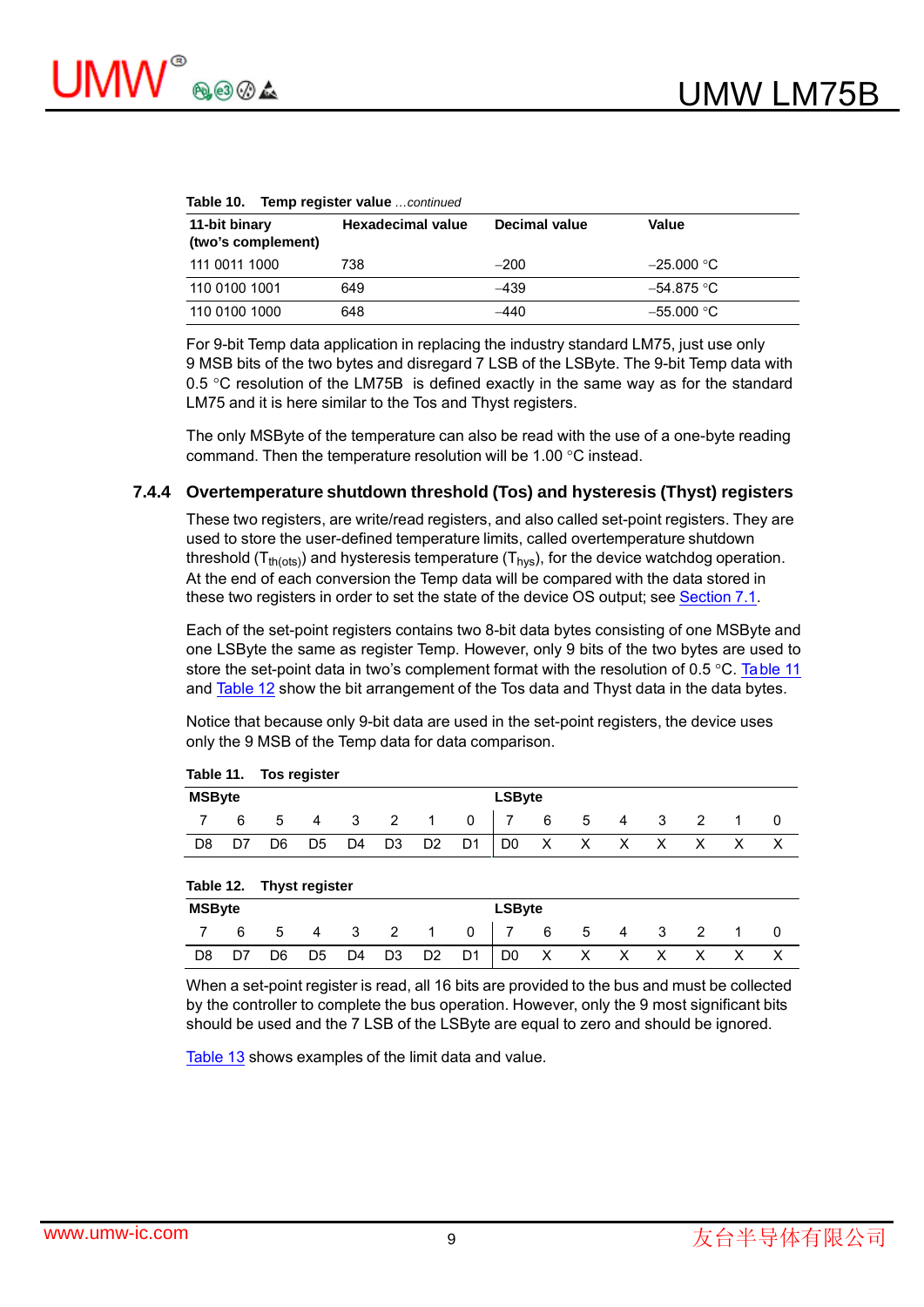| 11-bit binary<br>(two's complement) | <b>Hexadecimal value</b> | <b>Decimal value</b> | Value              |
|-------------------------------------|--------------------------|----------------------|--------------------|
| 0 1111 1010                         | 0FA                      | 250                  | +125.0 $\degree$ C |
| 0 0011 0010                         | 032                      | 50                   | +25.0 $\degree$ C  |
| 0 0000 0001                         | 001                      |                      | +0.5 $\degree$ C   |
| 0 0000 0000                         | 000                      | 0                    | $0.0 \degree C$    |
| 1 1111 1111                         | 1FF                      | $-1$                 | $-0.5 °C$          |
| 1 1100 1110                         | 1CE                      | $-50$                | $-25.0$ °C         |
| 1 1001 0010                         | 192                      | $-110$               | $-55.0 °C$         |

| Table 13. Tos and Thyst limit data and value |  |
|----------------------------------------------|--|
|----------------------------------------------|--|

#### **7.5 OS output and polarity**

The OS output is an open-drain output and its state represents results of the device watchdog operation as described in Section 7.1. In order to observe this output state, an external pull-up resistor is needed. The resistor should be as large as possible, up to 200 k $\Omega$ , to minimize the Temp reading error due to internal heating by the high OS sinking current.

The OS output active state can be selected as HIGH or LOW by programming bit B2 (OS POL) of register Conf: setting bit OS POL to logic 1 selects OS active HIGH and setting bit B2 to logic 0 sets OS active LOW. At power-up, bit OS POL is equal to logic 0 and the OS active state is LOW.

#### **7.6 OS comparator and interrupt modes**

As described in Section 7.1, the device OS output responds to the result of the comparison between register Temp data and the programmed limits, in registers Tos and Thyst, in different ways depending on the selected OS mode: OS comparator or OS interrupt. The OS mode is selected by programming bit B1 (OS\_COMP\_INT) of register Conf: setting bit OS\_COMP\_INT to logic 1 selects the OS interrupt mode, and setting to logic 0 selects the OS comparator mode. At power-up, bit OS\_COMP\_INT is equal to logic 0 and the OS comparator is selected.

The main difference between the two modes is that in OS comparator mode, the OS output becomes active when Temp has exceeded  $T_{th (ots)}$  and reset when Temp has dropped below  $T_{\text{hvs}}$ , reading a register or putting the device into shutdown mode does not change the state of the OS output; while in OS interrupt mode, once it has been activated either by exceeding  $T_{th (ots)}$  or dropping below  $T_{hvs}$ , the OS output will remain active indefinitely until reading a register, then the OS output is reset.

Temperature limits T<sub>th(ots)</sub> and T<sub>hys</sub> must be selected so that T<sub>th(ots)</sub> > T<sub>hys</sub>. Otherwise, the OS output state will be undefined.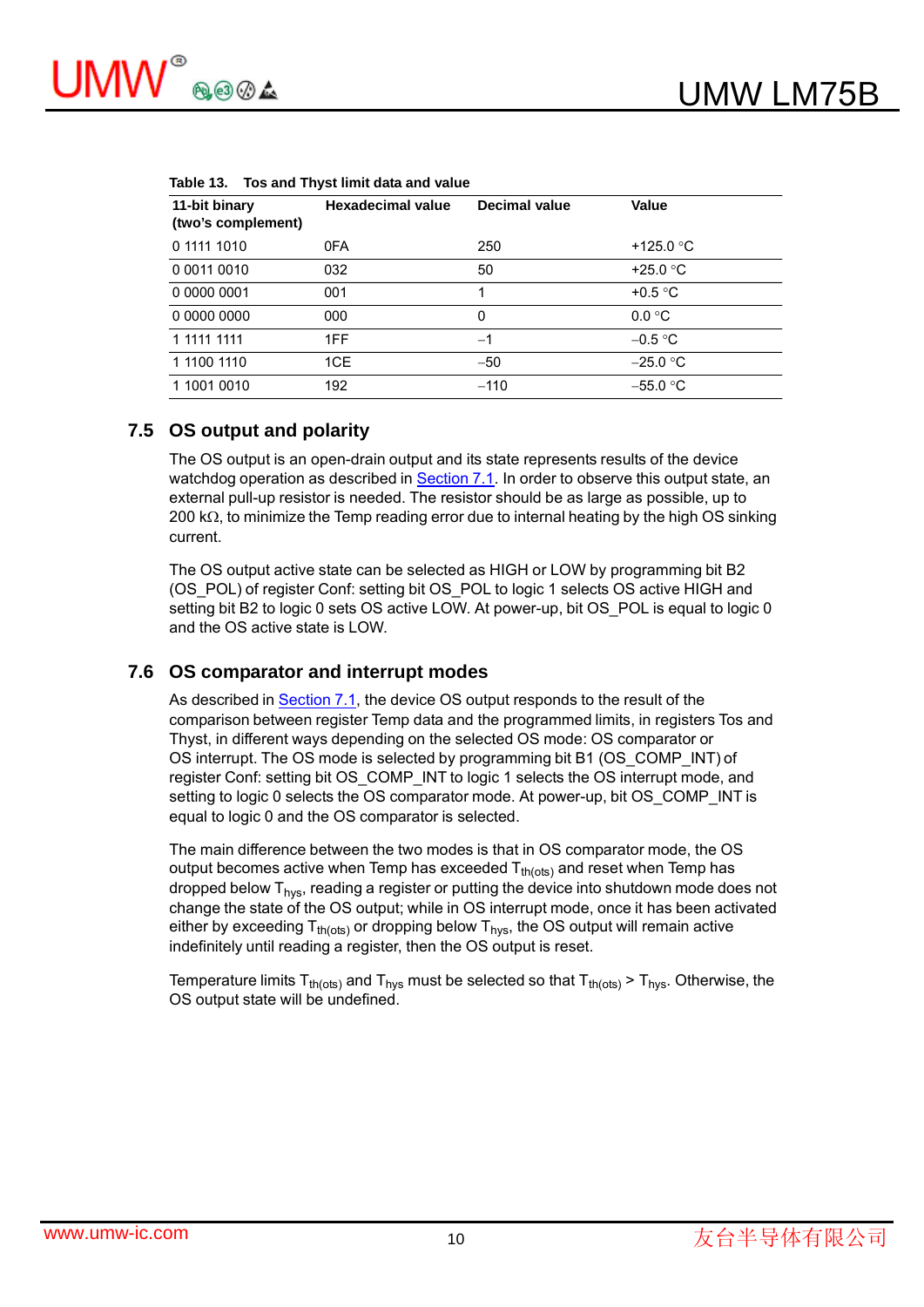

## **7.7 OS fault queue**

Fault queue is defined as the number of faults that must occur consecutively to activate the OS output. It is provided to avoid false tripping due to noise. Because faults are determined at the end of data conversions, fault queue is also defined as the number of consecutive conversions returning a temperature trip. The value of fault queue is selectable by programming the two bits B4 and B3 (OS\_F\_QUE[1:0]) in register Conf. Notice that the programmed data and the fault queue value are not the same. Table 14 shows the one-to-one relationship between them. At power-up, fault queue data = 0 and fault queue value = 1.

| Table 14.<br><b>Fault queue table</b> |
|---------------------------------------|
|---------------------------------------|

| Fault queue data |                | <b>Fault queue value</b> |
|------------------|----------------|--------------------------|
| OS_F_QUE[1]      | $ OS_F_QUE[0]$ | Decimal                  |
|                  |                |                          |
|                  |                |                          |
|                  |                |                          |
|                  |                | 6                        |

#### **7.8 Shutdown mode**

The device operation mode is selected by programming bit B0 (SHUTDOWN) of register Conf. Setting bit SHUTDOWN to logic 1 will put the device into shutdown mode. Resetting bit SHUTDOWN to logic 0 will return the device to normal mode.

In shutdown mode, the device draws a small current of approximately 1.0  $\mu$ A and the power dissipation is minimized; the temperature conversion stops, but the I2C-bus interface remains active and register write/read operation can be performed. When the shutdown is set, the OS output will be unchanged in comparator mode and reset in interrupt mode.

#### **7.9 Power-up default and power-on reset**

The LM75B always powers-up in its default state with:

- Normal operation mode
- OS comparator mode
- $T_{th(ots)} = 80$  °C
- $T_{\text{hys}} = 75 \text{ °C}$
- OS output active state is LOW
- Pointer value is logic 00 (Temp)

When the power supply voltage is dropped below the device power-on reset level of approximately 1.0 V (POR) for over 2  $\mu$ s and then rises up again, the device will be reset to its default condition as listed above.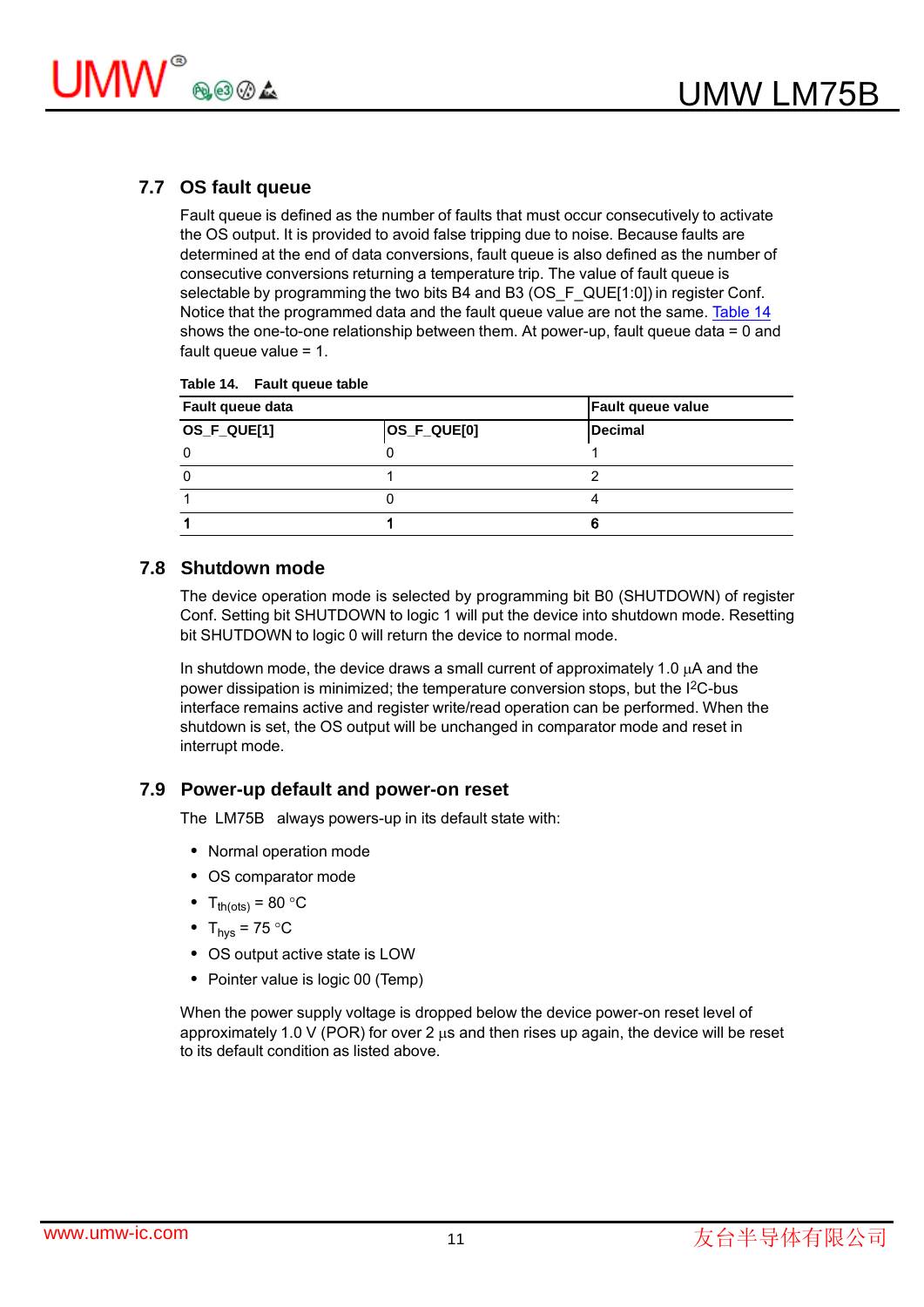#### **7.10 Protocols for writing and reading the registers**

The communication between the host and the LM75B must strictly follow the rules as defined by the I<sup>2</sup>C-bus management. The protocols for LM75B register read/write operations are illustrated in Figure 7 to Figure 12 together with the following definitions:

- 1. Before a communication, the I2C-bus must be free or not busy. It means that the SCL and SDA lines must both be released by all devices on the bus, and they become HIGH by the bus pull-up resistors.
- 2. The host must provide SCL clock pulses necessary for the communication. Data is transferred in a sequence of 9 SCL clock pulses for every 8-bit data byte followed by 1-bit status of the acknowledgement.
- 3. During data transfer, except the START and STOP signals, the SDA signal must be stable while the SCL signal is HIGH. It means that the SDA signal can be changed only during the LOW duration of the SCL line.
- 4. S: START signal, initiated by the host to start a communication, the SDA goes from HIGH to LOW while the SCL is HIGH.
- 5. RS: RE-START signal, same as the START signal, to start a read command that follows a write command.
- 6. P: STOP signal, generated by the host to stop a communication, the SDA goes from LOW to HIGH while the SCL is HIGH. The bus becomes free thereafter.
- 7. W: write bit, when the write/read bit = LOW in a write command.
- 8. R: read bit, when the write/read bit = HIGH in a read command.
- 9. A: device acknowledge bit, returned by the LM75B . It is LOW if the device works properly and HIGH if not. The host must release the SDA line during this period in order to give the device the control on the SDA line.
- 10. A': master acknowledge bit, not returned by the device, but set by the master or host in reading 2-byte data. During this clock period, the host must set the SDA line to LOW in order to notify the device that the first byte has been read for the device to provide the second byte onto the bus.
- 11. NA: Not Acknowledge bit. During this clock period, both the device and host release the SDA line at the end of a data transfer, the host is then enabled to generate the STOP signal.
- 12. In a write protocol, data is sent from the host to the device and the host controls the SDA line, except during the clock period when the device sends the device acknowledgement signal to the bus.
- 13. In a read protocol, data is sent to the bus by the device and the host must release the SDA line during the time that the device is providing data onto the bus and controlling the SDA line, except during the clock period when the master sends the master acknowledgement signal to the bus.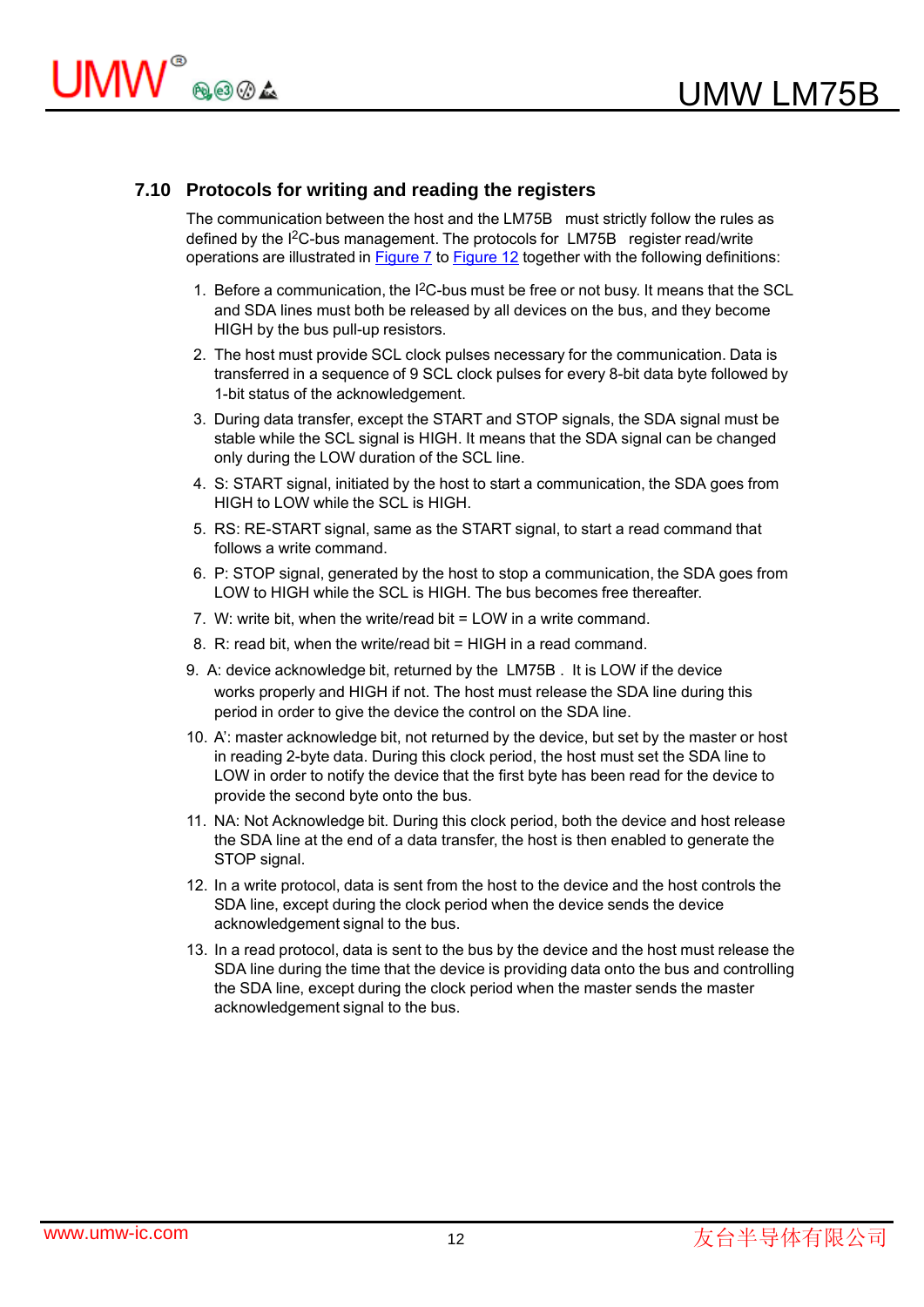





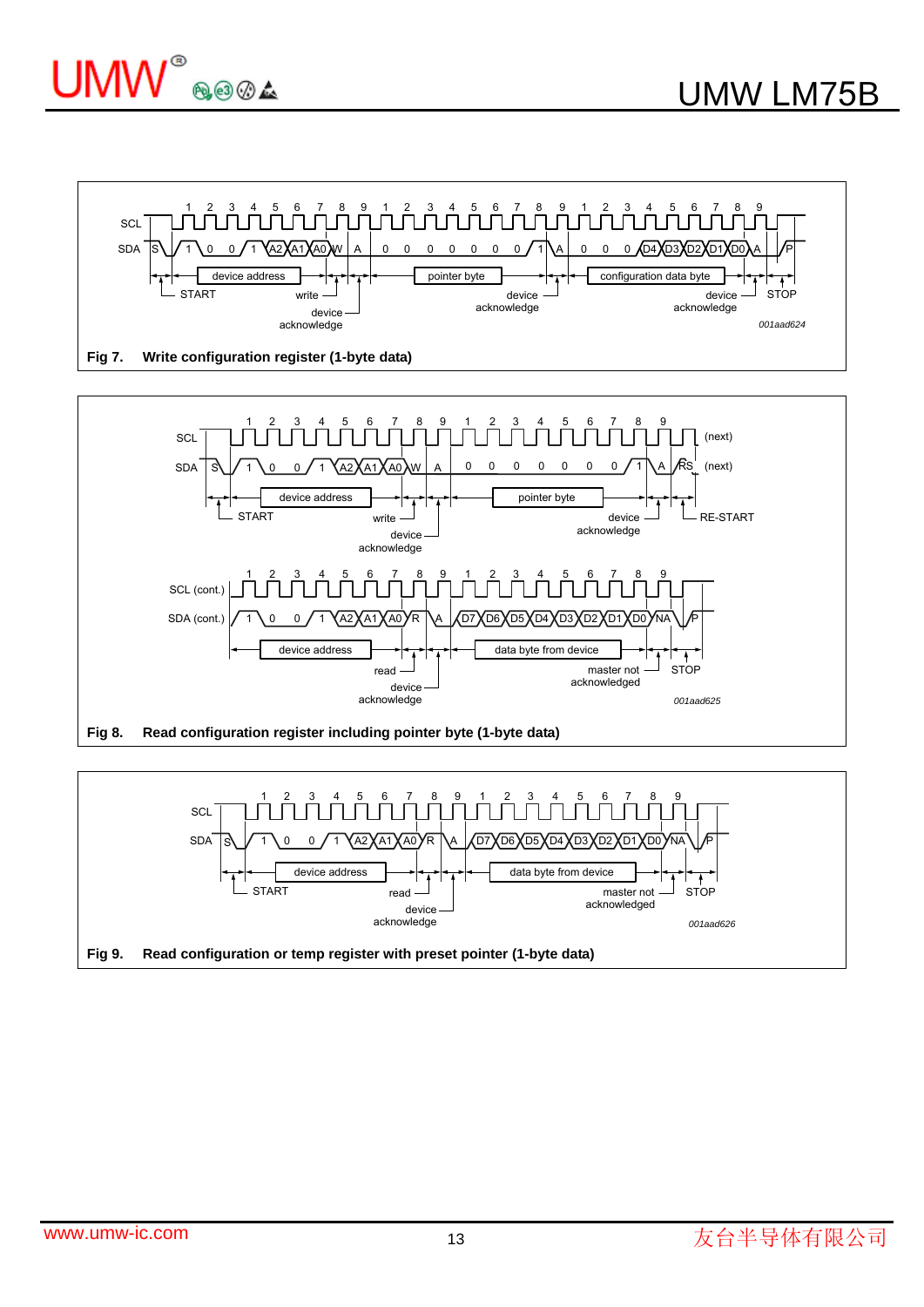



**Fig 11. Read Temp, Tos or Thyst register including pointer byte (2-byte data)**



.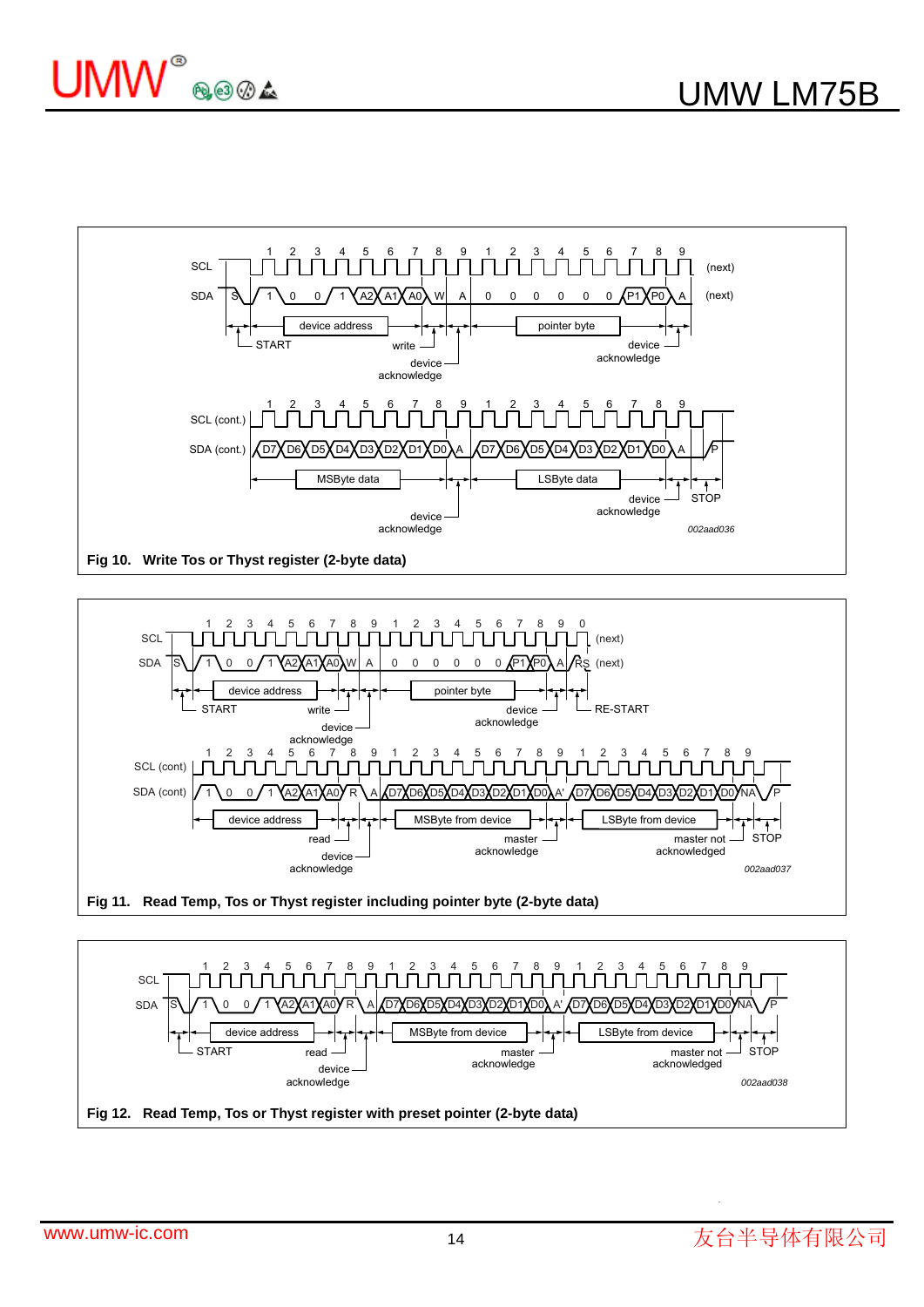

# **8. Application design-in information**



## **8.1 Typical application**

## **8.2 LM75A and LM75B comparison**

#### **Table 15. LM75A and LM75B comparison**

| <b>Description</b>                                                    | <b>LM75A</b>     | <b>LM75B</b>    |
|-----------------------------------------------------------------------|------------------|-----------------|
| availability of the XSON8U (3 mm $\times$ 2 mm) package type          | no               | yes             |
| OS output auto-reset when SHUTDOWN bit is set in interrupt mode.      | no               | yes             |
| support single-byte reading of the Temp registers without bus lockup. | no               | yes             |
| bus fault time-out $(75 \text{ ms}, 200 \text{ ms})$                  | no               | yes             |
| minimum data hold time $(t_{HD;DAT})$                                 | 10 <sub>ns</sub> | 0 <sub>ns</sub> |
| ratio of conversion time / conversion period (typical)                | 100 ms / 100 ms  | 10 ms / 100 ms  |
| supply current in shutdown mode (typical value)                       | $3.5 \mu A$      | $0.2 \mu A$     |
| HBM ESD protection level (minimum)                                    | $>2000$ V        | $>4000$ V       |
| MM ESD protection level (minimum)                                     | $>200$ V         | $>450$ V        |
| CDM ESD protection level (minimum)                                    | $>1000$ V        | $>2000$ V       |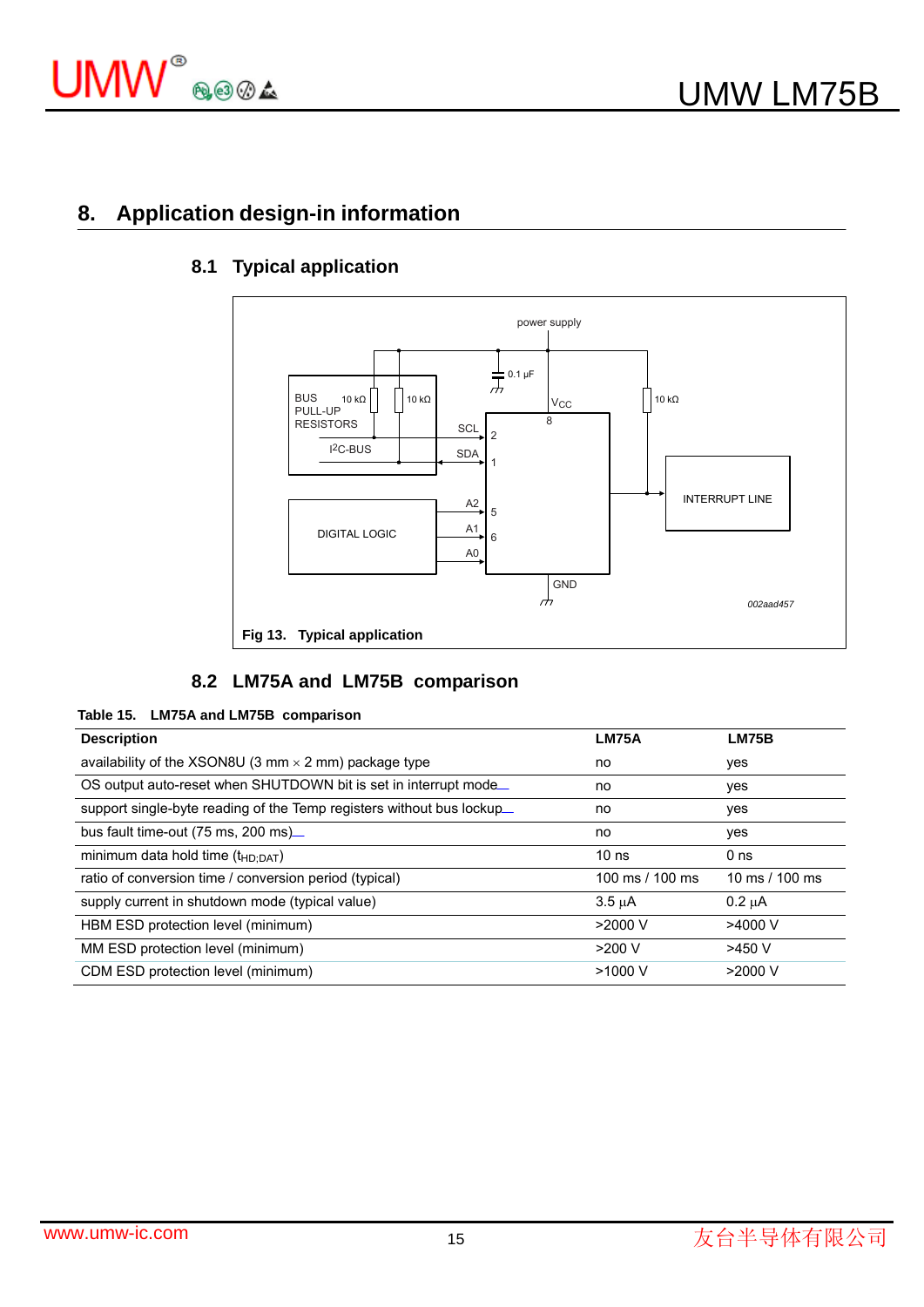

#### **8.3 Temperature accuracy**

Because the local channel of the temperature sensor measures its own die temperature that is transferred from its body, the temperature of the device body must be stabilized and saturated for it to provide the stable readings. Because the LM75B operates at a low power level, the thermal gradient of the device package has a minor effect on the measurement. The accuracy of the measurement is more dependent upon the definition of the environment temperature, which is affected by different factors: the printed-circuit board on which the device is mounted; the air flow contacting the device body (if the ambient air temperature and the printed-circuit board temperature are much different, then the measurement may not be stable because of the different thermal paths between the die and the environment). The stabilized temperature liquid of a thermal bath will provide the best temperature environment when the device is completely dipped into it. A thermal probe with the device mounted inside a sealed-end metal tube located in consistent temperature air also provides a good method of temperature measurement.

If you would like to calculate the effect of self-heating, use **Equation 1** below:

Equation 1 is the formula to calculate the effect of self-heating:

 $\Delta T = R$ <sub>th(i-a)</sub>  $\times$  $\times$  (1)  $V_{DL}(V_{DD} \times I_{DD(AV)}) + (V_{OL(SDA)} \times I_{OL(sink)(SDA)}) + (V_{OL(EVENT)} \times I_{OL(sink)EVENT})$ 

where:

 $\Delta T = T_i - T_{amb}$  $T_i$  = junction temperature  $T<sub>amb</sub>$  = ambient temperature  $R_{th(i-a)}$  = package thermal resistance  $V_{DD}$  = supply voltage  $I_{DD(AV)}$  = average supply current  $V_{\text{OL}}(SDA)$  = LOW-level output voltage on pin SDA  $V_{\text{OL}}(FVFNT)$  = LOW-level output voltage on pin EVENT  $I_{OL(sink)(SDA)}$  = SDA output current LOW IOL(sink)EVENT = EVENT output current LOW

#### **Calculation example:**

 $T<sub>amb</sub>$  (typical temperature inside the notebook) = 50 °C  $I_{DD(AV)} = 400 \mu A$  $V_{DD}$  = 3.6 V Maximum  $V_{OL(SDA)} = 0.4 V$  $I_{OL(sink)(SDA)} = 1$  mA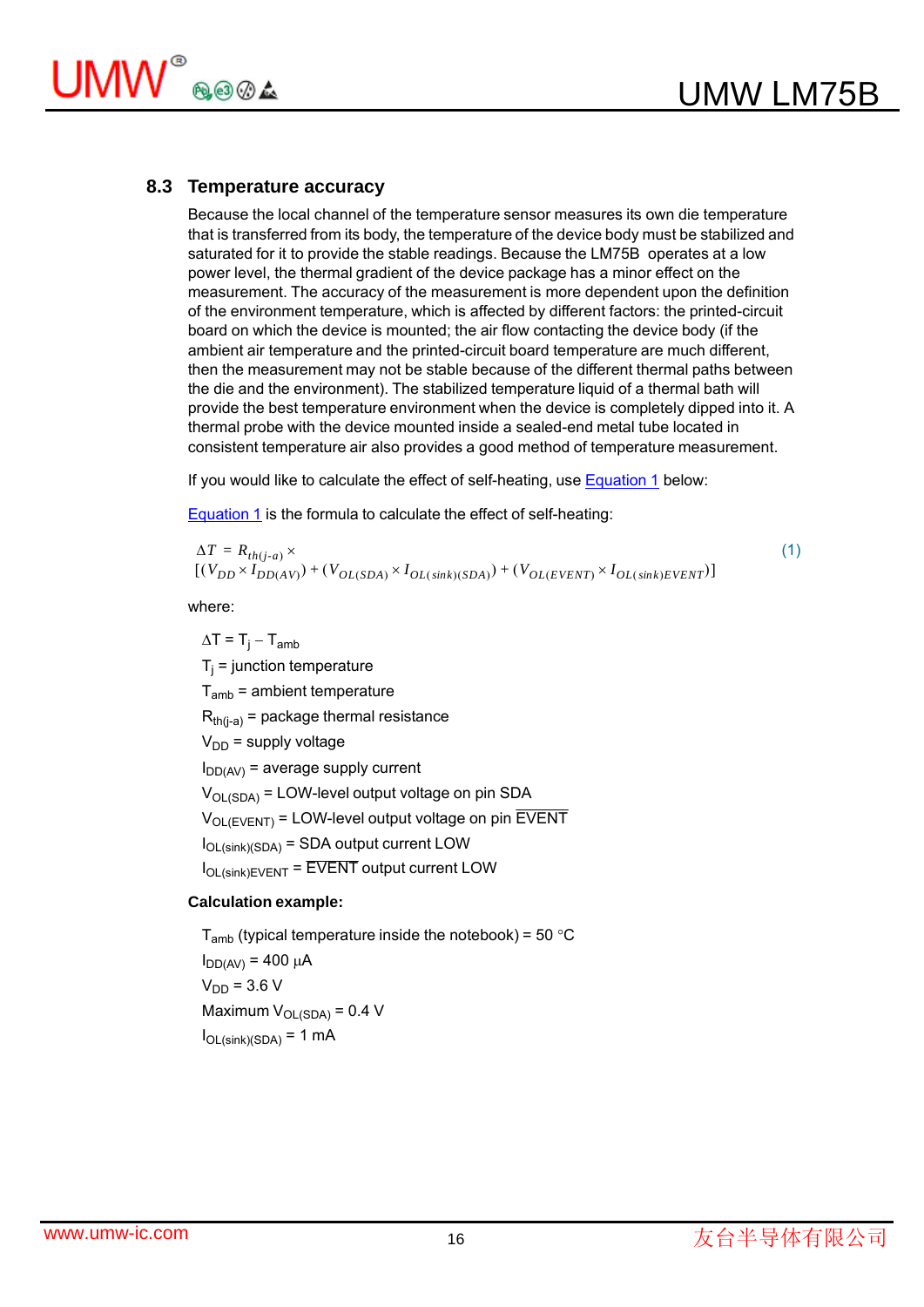

 $V_{OL(EVENT)} = 0.4 V$  $I_{OL(sink)EVENT}$  = 3 mA  $R_{th(i-a)} = 56 °C/W$ 

Self heating due to power dissipation is:

$$
\Delta T = 56 \times [(3.6 \times 0.4) + (0.4 \times 3) + (0.4 \times 1)] = 56 \degree C/W \times 3.04 \text{ mW} = 0.17 \degree C \tag{2}
$$

#### **8.4 Noise effect**

The LM75B device design includes the implementation of basic features for a good noise immunity:

- The low-pass filter on both the bus pins SCL and SDA;
- The hysteresis of the threshold voltages to the bus input signals SCL and SDA, about 500 mV minimum;
- All pins have ESD protection circuitry to prevent damage during electrical surges. The ESD protection on the address, OS, SCL and SDA pins it to ground. The latch-back based device breakdown voltage of address/OS is typically 11 V and SCL/SDA is typically 9.5 V at any supply voltage but will vary over process and temperature. Since there are no protection diodes from SCL or SDA to  $V_{CC}$ , the LM75B will not hold the I<sup>2</sup>C lines LOW when V<sub>CC</sub> is not supplied and therefore allow continued I<sup>2</sup>C-bus operation if the LM75B is de-powered.

However, good layout practices and extra noise filters are recommended when the device is used in a very noisy environment:

- Use decoupling capacitors at  $V_{CC}$  pin.
- Keep the digital traces away from switching power supplies.
- Apply proper terminations for the long board traces.
- Add capacitors to the SCL and SDA lines to increase the low-pass filter characteristics.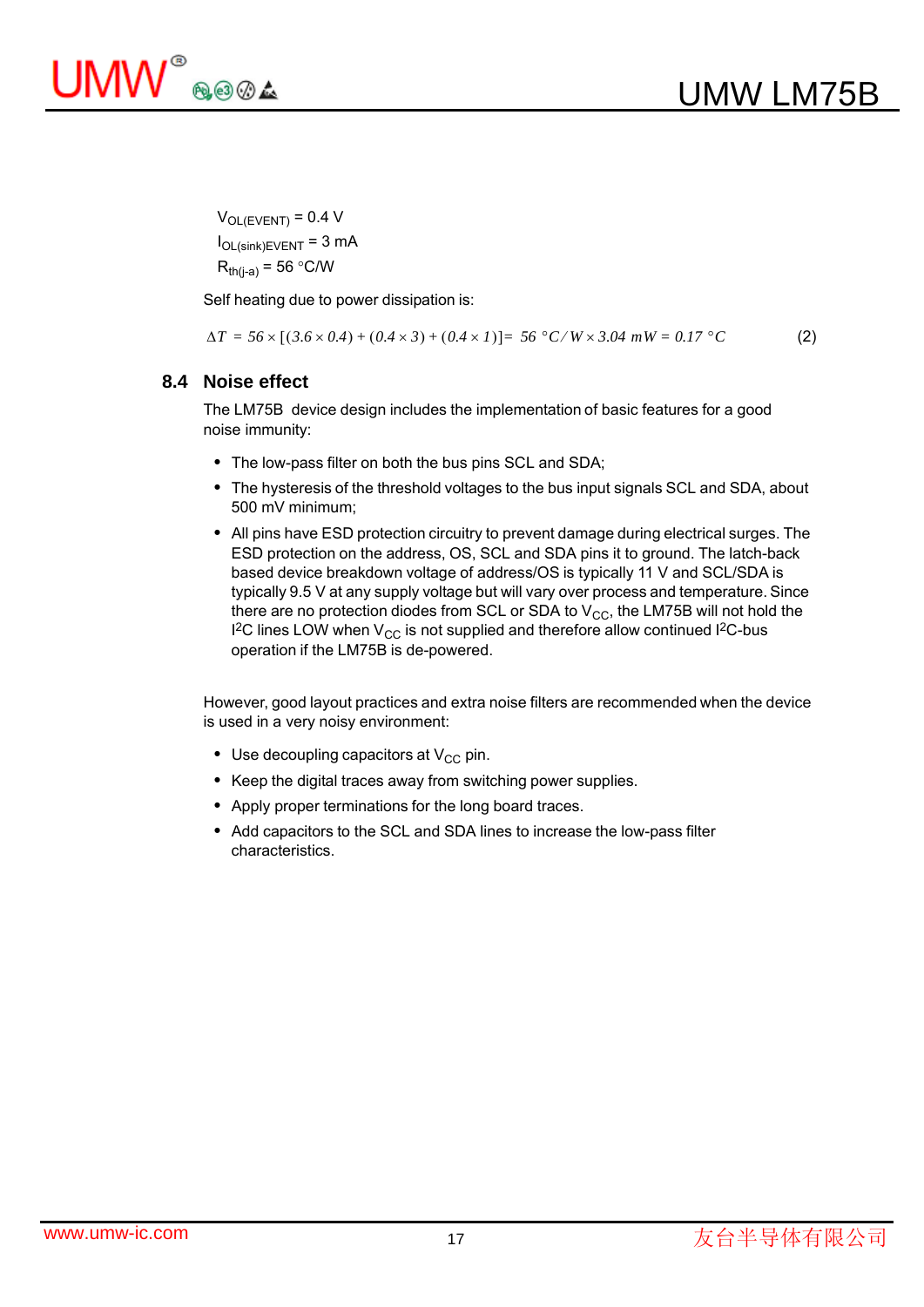

# **9. Limiting values**

|                  | Table 16. Limiting values<br>In accordance with the Absolute Maximum Rating System (IEC 60134). |                   |        |        |      |
|------------------|-------------------------------------------------------------------------------------------------|-------------------|--------|--------|------|
| Symbol           | <b>Parameter</b>                                                                                | <b>Conditions</b> | Min    | Max    | Unit |
| $V_{\rm CC}$     | supply voltage                                                                                  |                   | $-0.3$ | $+6.0$ | v    |
| $V_{1}$          | input voltage                                                                                   | at input pins     | $-0.3$ | $+6.0$ | V    |
|                  | input current                                                                                   | at input pins     | $-5.0$ | $+5.0$ | mA   |
| $I_{O(sink)}$    | output sink current                                                                             | on pin OS         |        | 10.0   | mA   |
| $V_{\rm O}$      | output voltage                                                                                  | on pin OS         | $-0.3$ | $+6.0$ | v    |
| $T_{\text{stg}}$ | storage temperature                                                                             |                   | $-65$  | $+150$ | °C   |
|                  | junction temperature                                                                            |                   |        | 150    | °C   |

# **10. Recommended operating conditions**

|              | Table 17. Recommended operating characteristics |                   |     |                          |        |      |
|--------------|-------------------------------------------------|-------------------|-----|--------------------------|--------|------|
| Symbol       | <b>Parameter</b>                                | <b>Conditions</b> | Min | Tvp                      | Max    | Unit |
| $V_{\rm CC}$ | supply voltage                                  |                   | 2.8 | $\overline{\phantom{a}}$ | 5.5    |      |
| l amb        | ambient temperature                             |                   | -55 | -                        | $+125$ | °C   |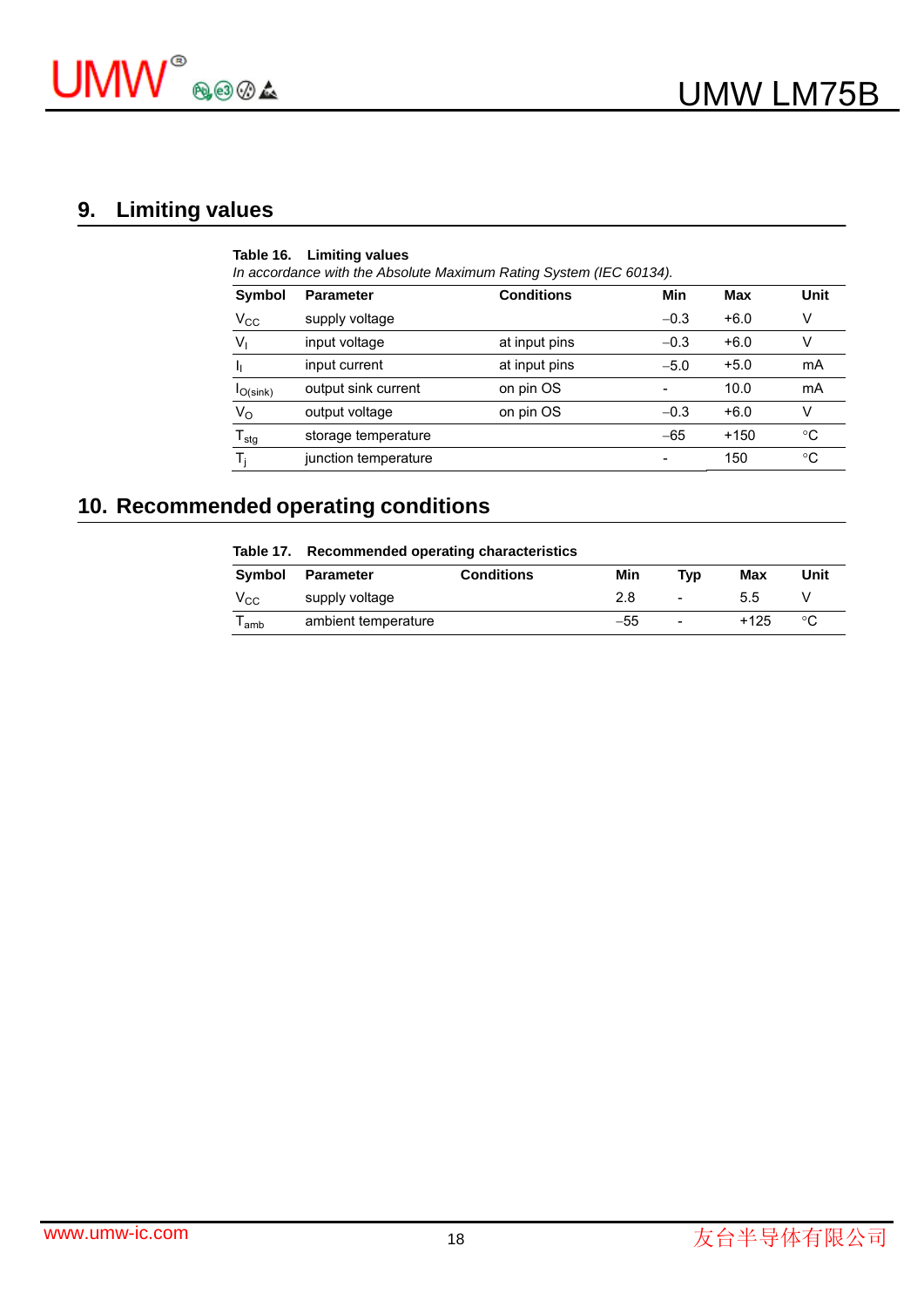

## **11. Static characteristics**

#### **Table 18. Static characteristics**

 $V_{CC}$  = 2.8 V to 5.5 V;  $T_{amb}$  = -55 °C to +125 °C; unless otherwise specified.

| Symbol                       | <b>Parameter</b>                                     | <b>Conditions</b>                                                       | <b>Min</b>                   | Typ[1]                   | <b>Max</b>               | <b>Unit</b>     |
|------------------------------|------------------------------------------------------|-------------------------------------------------------------------------|------------------------------|--------------------------|--------------------------|-----------------|
| $T_{\text{acc}}$             | temperature accuracy                                 | $T_{amb}$ = -25 °C to +100 °C                                           | $-2$                         |                          | $+2$                     | $^{\circ}C$     |
|                              |                                                      | $T_{amb}$ = -55 °C to +125 °C                                           | $-3$                         | $\overline{\phantom{a}}$ | $+3$                     | $\rm ^{\circ}C$ |
| $T_{res}$                    | temperature resolution                               | 11-bit digital temp data                                                | $\qquad \qquad \blacksquare$ | 0.125                    | $\overline{\phantom{a}}$ | $\rm ^{\circ}C$ |
| $t_{\text{conv}(T)}$         | temperature conversion<br>time                       | normal mode                                                             |                              | 10                       |                          | ms              |
| $\mathsf{T}_{\mathsf{conv}}$ | conversion period                                    | normal mode                                                             | $\blacksquare$               | 100                      | $\overline{\phantom{0}}$ | ms              |
| $I_{DD(AV)}$                 | average supply current                               | normal mode: I <sup>2</sup> C-bus inactive                              |                              | 100                      | 200                      | μA              |
|                              |                                                      | normal mode: I <sup>2</sup> C-bus active;<br>$f_{SCL}$ = 400 kHz        |                              |                          | 300                      | μA              |
|                              |                                                      | shutdown mode                                                           | $\overline{\phantom{a}}$     | 0.2                      | 1.0                      | μA              |
| V <sub>IH</sub>              | HIGH-level input voltage                             | digital pins (SCL, SDA, A2 to A0)                                       | $0.7 \times V_{CC}$          | $\blacksquare$           | $V_{CC}$ + 0.3           | $\vee$          |
| $V_{IL}$                     | LOW-level input voltage                              | digital pins                                                            | $-0.3$                       | $\qquad \qquad -$        | $0.3 \times V_{CC}$      | V               |
| $V_{I(hys)}$                 | hysteresis of input voltage                          | SCL and SDA pins                                                        |                              | 300                      | $\overline{\phantom{0}}$ | mV              |
|                              |                                                      | A2, A1, A0 pins                                                         | $\overline{\phantom{a}}$     | 150                      | $\overline{\phantom{a}}$ | mV              |
| $I_{\text{IH}}$              | HIGH-level input current                             | digital pins; $V_1 = V_{CC}$                                            | $-1.0$                       | $\overline{\phantom{a}}$ | $+1.0$                   | $\mu$ A         |
| $I_{IL}$                     | LOW-level input current                              | digital pins; $V_1 = 0$ V                                               | $-1.0$                       | $\overline{\phantom{a}}$ | $+1.0$                   | $\mu$ A         |
| $V_{OL}$                     | LOW-level output voltage                             | SDA and OS pins; $I_{OL} = 3$ mA                                        | $\overline{\phantom{a}}$     | $\overline{\phantom{a}}$ | 0.4                      | $\vee$          |
|                              |                                                      | $I_{OL}$ = 4 mA                                                         | $\overline{\phantom{a}}$     | $\overline{\phantom{a}}$ | 0.8                      | $\vee$          |
| $I_{LO}$                     | output leakage current                               | SDA and OS pins; $V_{OH} = V_{CC}$                                      |                              | $\overline{\phantom{0}}$ | 10                       | μA              |
| <b>N</b> <sub>fault</sub>    | number of faults                                     | programmable; conversions in<br>overtemperature-shutdown fault<br>queue | 1                            |                          | 6                        |                 |
| $T_{th (ots)}$               | overtemperature<br>shutdown threshold<br>temperature | default value                                                           |                              | 80                       |                          | $\rm ^{\circ}C$ |
| $\mathsf{T}_{\mathsf{hys}}$  | hysteresis temperature                               | default value                                                           |                              | 75                       | $\overline{\phantom{0}}$ | $^{\circ}C$     |
| $C_i$                        | input capacitance                                    | digital pins                                                            |                              | 20                       |                          | pF              |

[1] Typical values are at  $V_{CC} = 3.3$  V and  $T_{amb} = 25$  °C.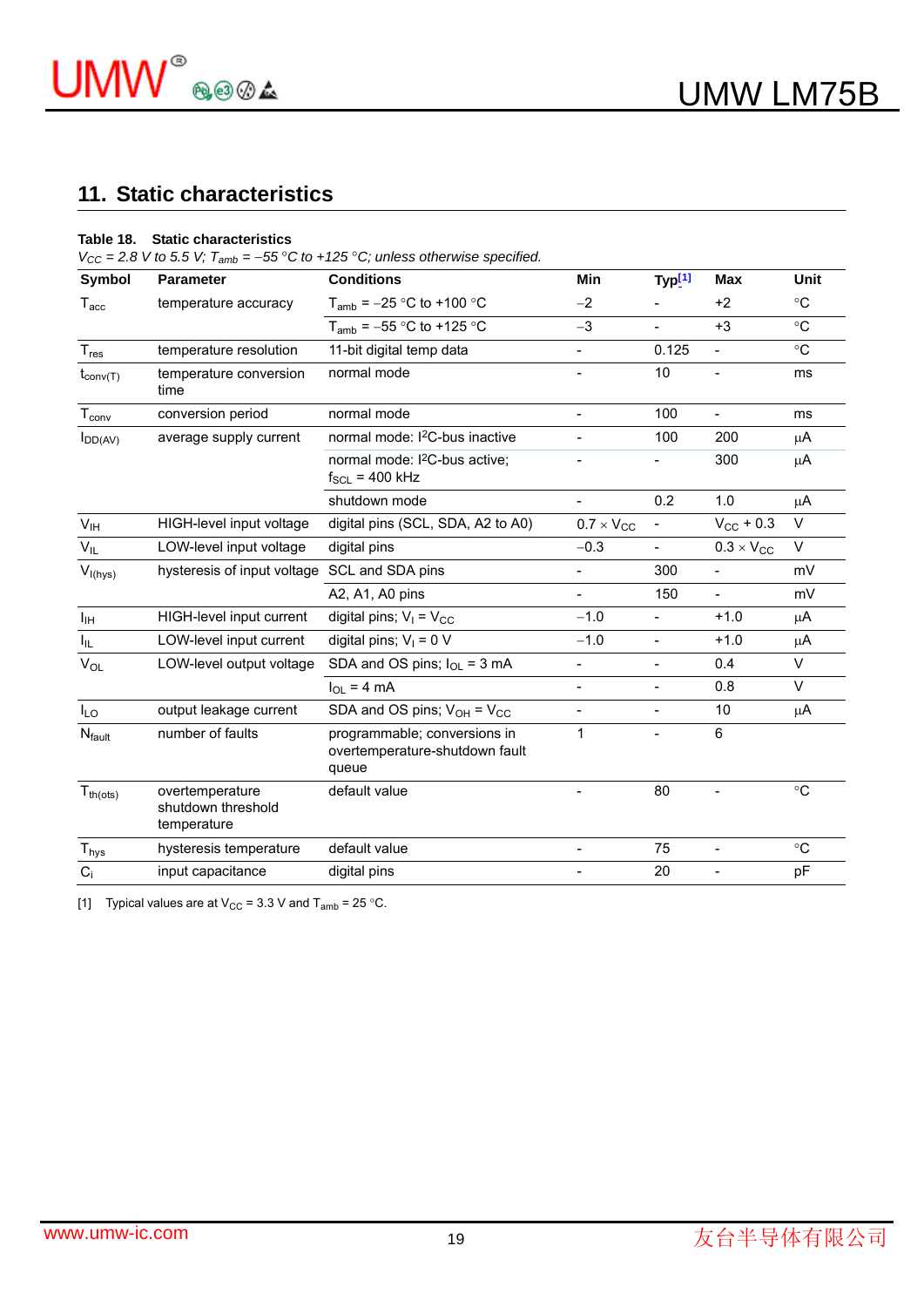

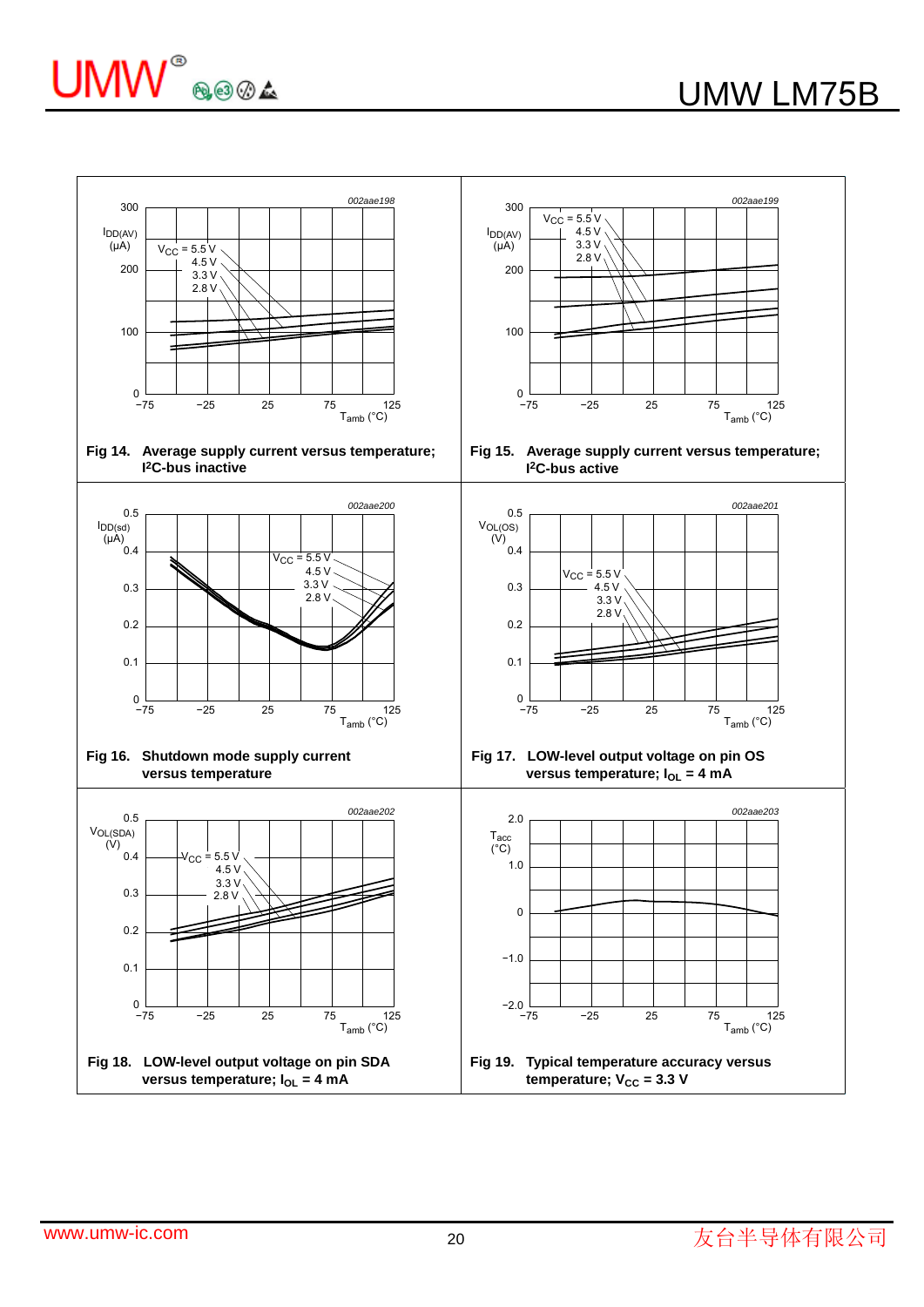# **12. Dynamic characteristics**

#### **Table 19. I2C-bus interface dynamic characteristics[1]**

 $V_{CC} = 2.8$  V to 5.5 V;  $T_{amb} = -55 \degree C$  to +125  $\degree C$ ; unless otherwise specified.

| Symbol              | <b>Parameter</b>                     | <b>Conditions</b>                                      |          | Min  | Typ                      | Max | Unit    |
|---------------------|--------------------------------------|--------------------------------------------------------|----------|------|--------------------------|-----|---------|
| $f_{\rm SCL}$       | SCL clock frequency                  | see Figure 20                                          |          | 0.02 |                          | 400 | kHz     |
| t <sub>HIGH</sub>   | HIGH period of the SCL clock         |                                                        |          | 0.6  | $\overline{\phantom{a}}$ |     | μS      |
| t <sub>LOW</sub>    | LOW period of the SCL clock          |                                                        |          | 1.3  | $\overline{\phantom{a}}$ |     | $\mu$ S |
| t <sub>HD;STA</sub> | hold time (repeated) START condition |                                                        |          | 100  |                          |     | ns      |
| t <sub>SU;DAT</sub> | data set-up time                     |                                                        |          | 100  | $\overline{\phantom{a}}$ |     | ns      |
| t <sub>HD;DAT</sub> | data hold time                       |                                                        |          | 0    |                          |     | ns      |
| $t_{\text{SU;STO}}$ | set-up time for STOP condition       |                                                        |          | 100  | ۰                        |     | ns      |
| tғ                  | fall time                            | SDA and OS outputs:<br>$C_L$ = 400 pF; $I_{OL}$ = 3 mA |          |      | 250                      |     | ns      |
| $t_{to}$            | time-out time                        |                                                        | $[2][3]$ | 75   |                          | 200 | ms      |

[1] These specifications are guaranteed by design and not tested in production.

[2] This is the SDA time LOW for reset of serial interface.

[3] Holding the SDA line LOW for a time greater than t<sub>to</sub> will cause the LM75B to reset SDA to the idle state of the serial bus communication (SDA set HIGH).

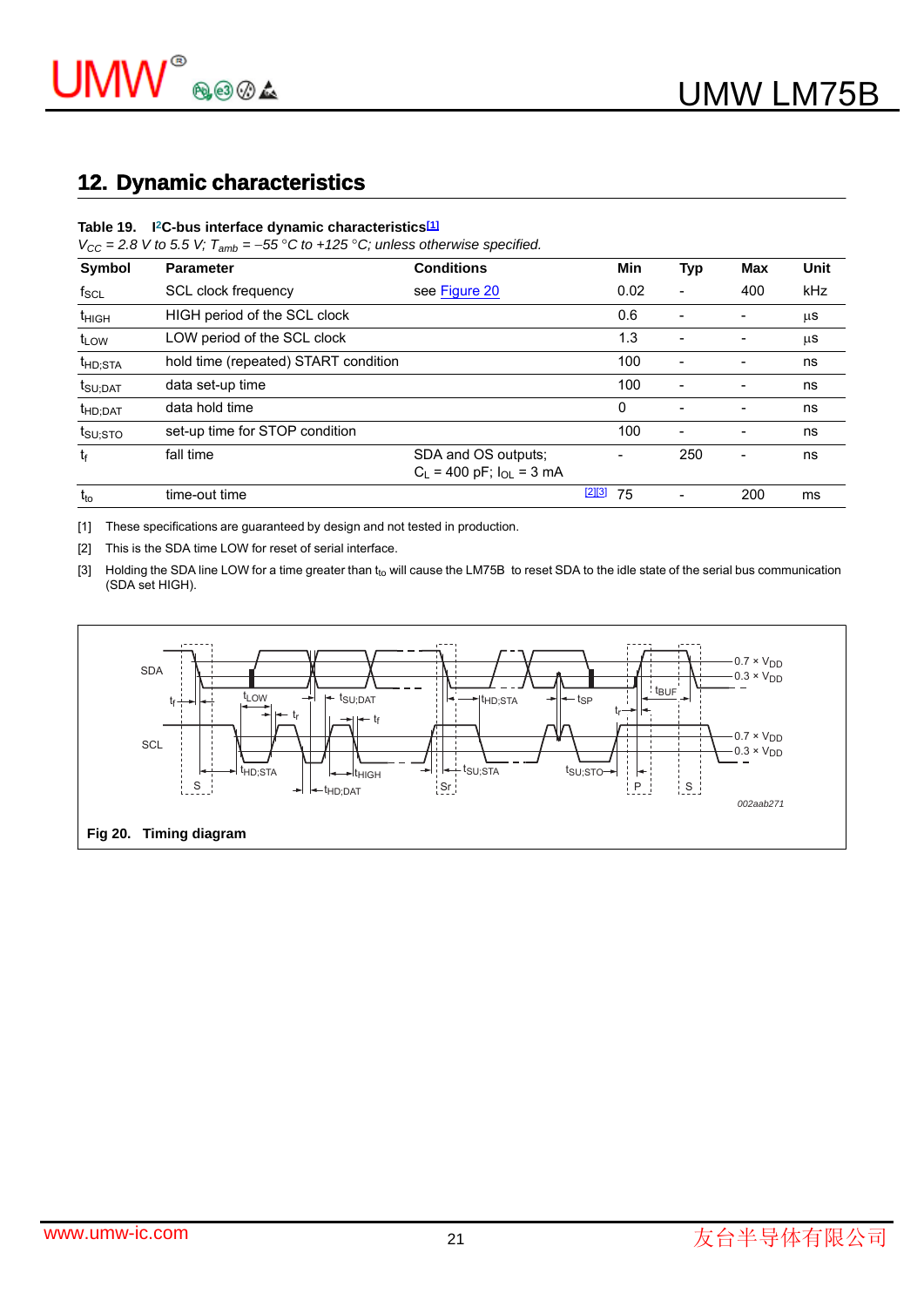

# **13. Package outline**

**SOP8: plastic small outline package; 8 leads; body width 3.9 mm**



2. Plastic or metal protrusions of 0.25 mm (0.01 inch) maximum per side are not included.